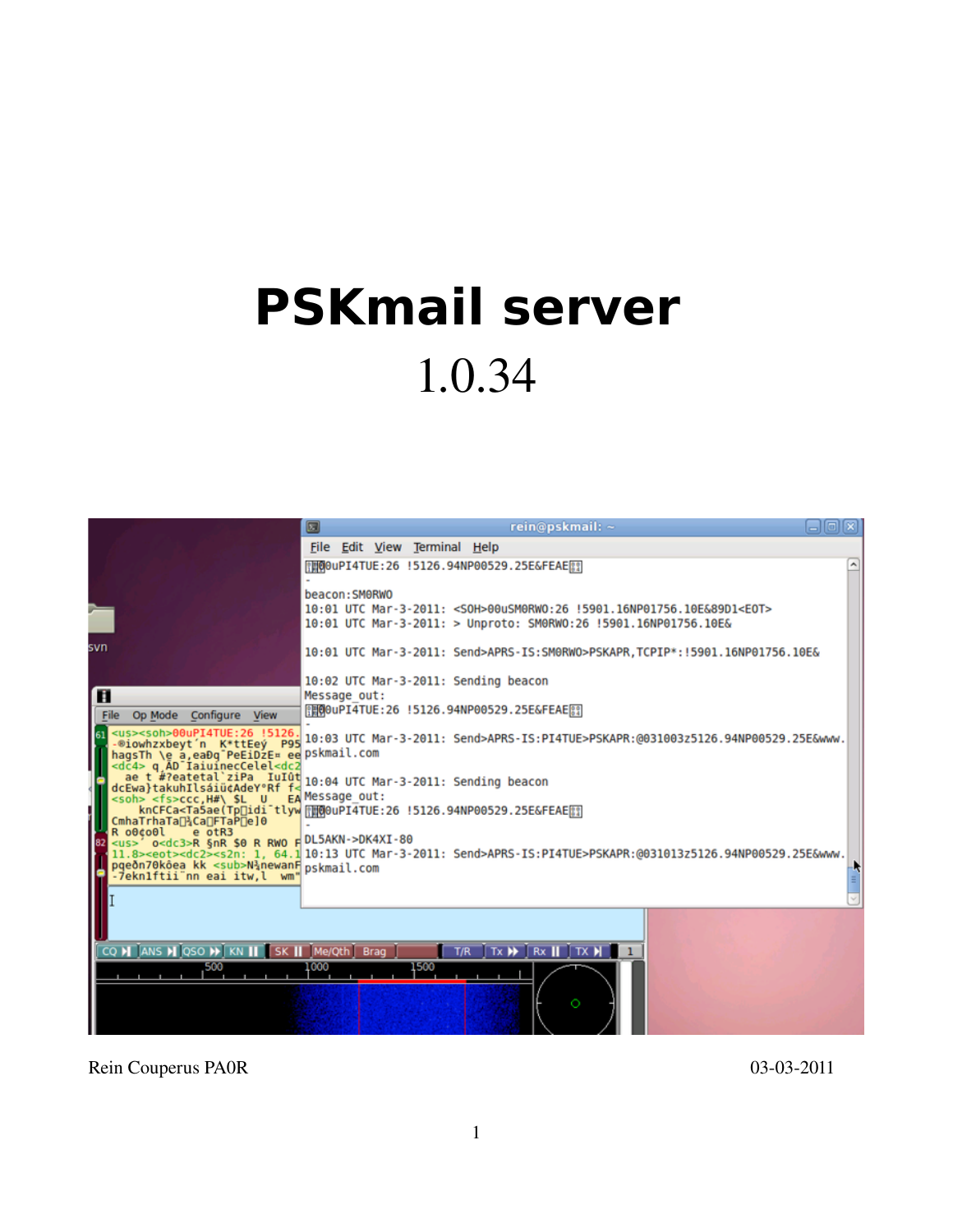# **Table of Contents**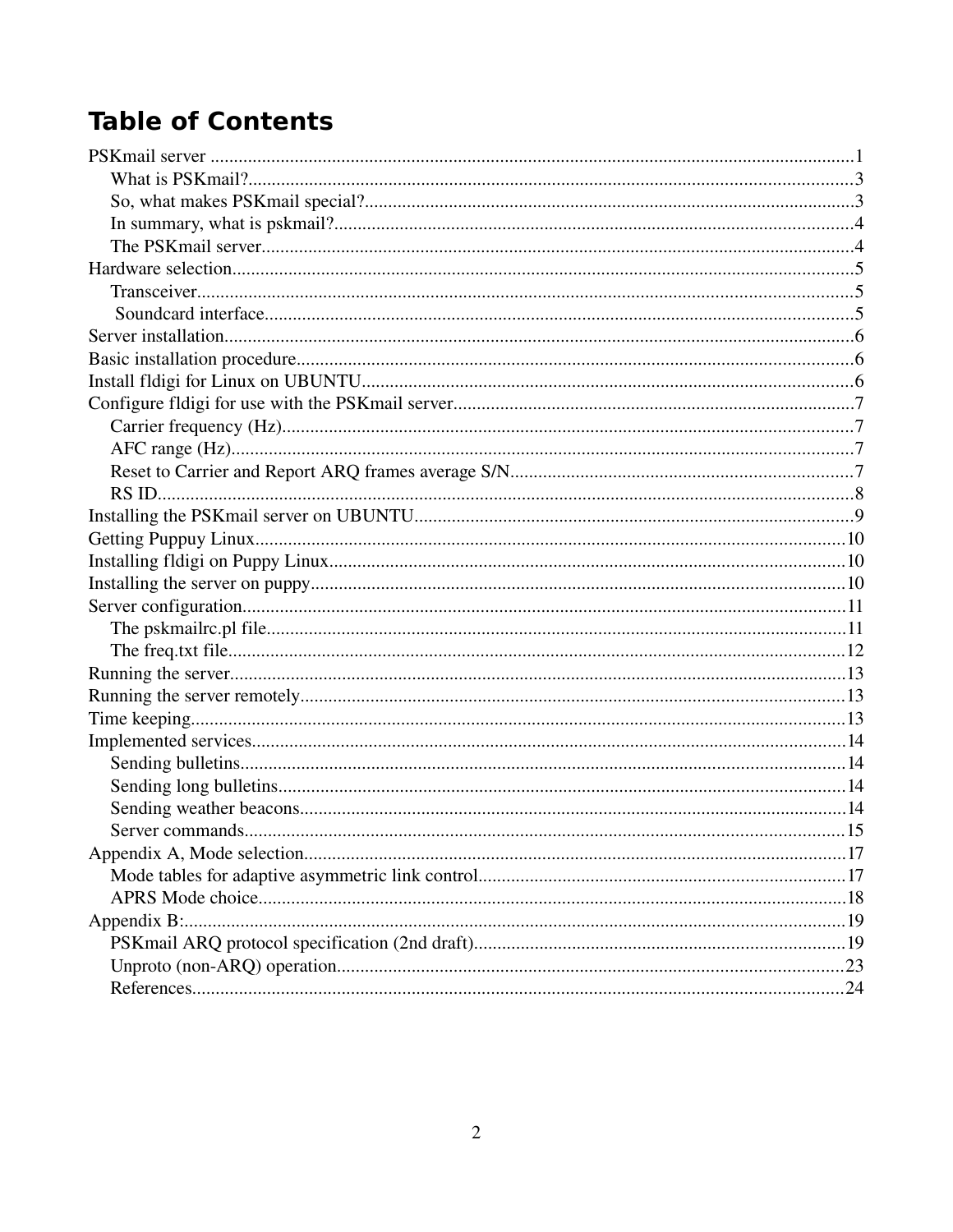#### **What is PSKmail?**

PSKmail is a system that uses data modes to enable clients to access both the internet and to communicate with other pskmail clients. Data modes are used over a suitable radio, mostly its an hf radio but higher frequencies are also in use.

Just saying internet access could mean that the system should support a whole range of services, and indeed it does just that:

- 1. Messaging
	- Handles the users regular email account, including gmail etc.
	- For emergencies its even possible to handle messaging off the internet (the whole internet could be down, messaging works anyway)
- 2. Web browsing, fetch and read any web page
- 3. Twitter, send and read tweets
- 4. File up and download
- 5. Supports APRS including position reports, messages and short emails.
- 6. Supports map clients like Xastir and Uiview

But, that's just part of what's there now. Servers can also fetch your weather report periodically, show you where the nearest camp site is and tell what other users are nearby and so on...

#### **So, what makes PSKmail special?**

PSKmail is designed with the mobile/portable (maritime too) ham in mind. There is no big, power hungry and expensive modem to carry along. PSKmail is designed to use your pc soundcard as modem, right now the digital modem program Fldigi is what is being used for that very purpose.

A mobile/portable station is mostly not what we sometimes refer to as a "big gun", antennas and power output tend to be on the modest side. With that in mind PSKmail uses bandwidth efficient modes, hardly ever wider than 500 Hz (for higher frequencies that may of course be the case). Wide data modes require a better signal to noise ratio than narrow ones, PSK mail is even able to adapt the speed and the mode so that the client can select a really narrow and efficient mode. Then again as the signal to noise ratio increases or the qrm goes away it will use wider and faster modes.

PSKmail network topology is flexible:

- 1. Clients can connect each other using ARQ, for chat of message transfer
- 2. Clients can connect to servers, which are gateways to the internet
- 3. Clients can send each other messages in unconnected mode
- 4. Clients can send APRS message and position beacons to the APRS backbone through the servers
- 5. Clients also contain a passive Igate, which can gateway messages and posits to APRS
- 6. Clients contain a telnet port where you can connect a map application like Xastir or UIview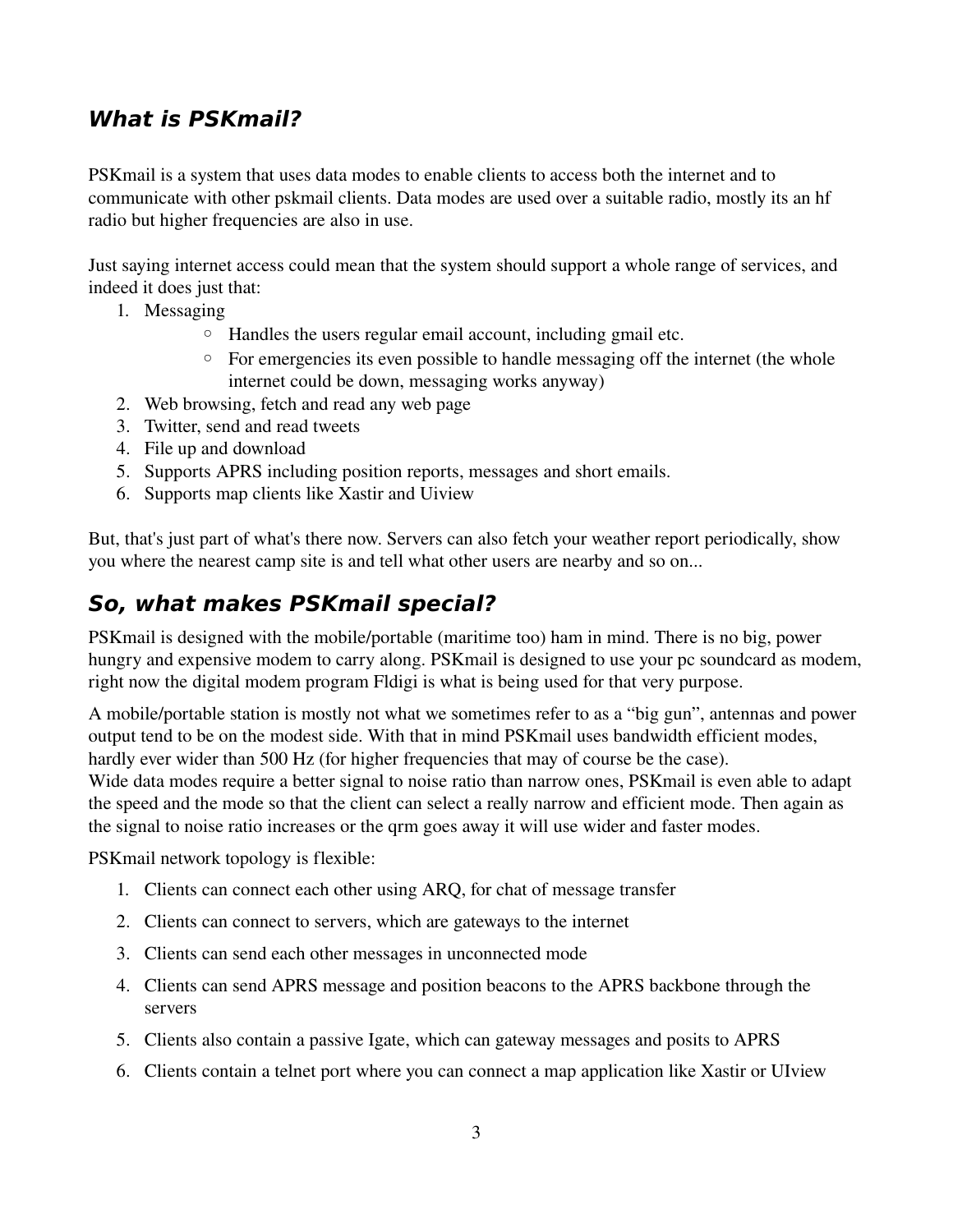#### **In summary, what is pskmail?**

The main characteristics of PSKmail can be summed up as:

- A semi duplex ARQ Chat client capable of transferring files
- A full fledged solution for HF APRS, including integration with the map clients
- An internet connection that can be used where there is no internet connection. Such as from a boat at sea or a cottage somewhere or on expedition or...
- Narrow, efficient, data modes are used. Thus enabling even the most modest setup.
- Servers on short wave provide long range connectivity
- No expensive and bulky modem, all you need is a PC, a transceiver and an antenna
- Available on multiple operating systems (Linux and Windows, MacOS and FreeBSD)

#### *These features make it especially valuable for emergency communications.*

#### **The PSKmail server**

The Pskmail server functions as a gateway between the PSKmail network and the Internet. The most important internet services it offers are:

- 1. Email send and receive
- 2. Browsing the web (text only)
- 3. APRS services (messaging, short emails, posits)
- 4. Twitter

The server can interface with a local Email server in case the internet is lost in an emergency. It holds an info file store for download, which can be periodically updated

The PSKmail server can also be used to broadcast bulletins, when necessary.

The server software is only available for Linux, but there are provisions to easily run it on a windows computer...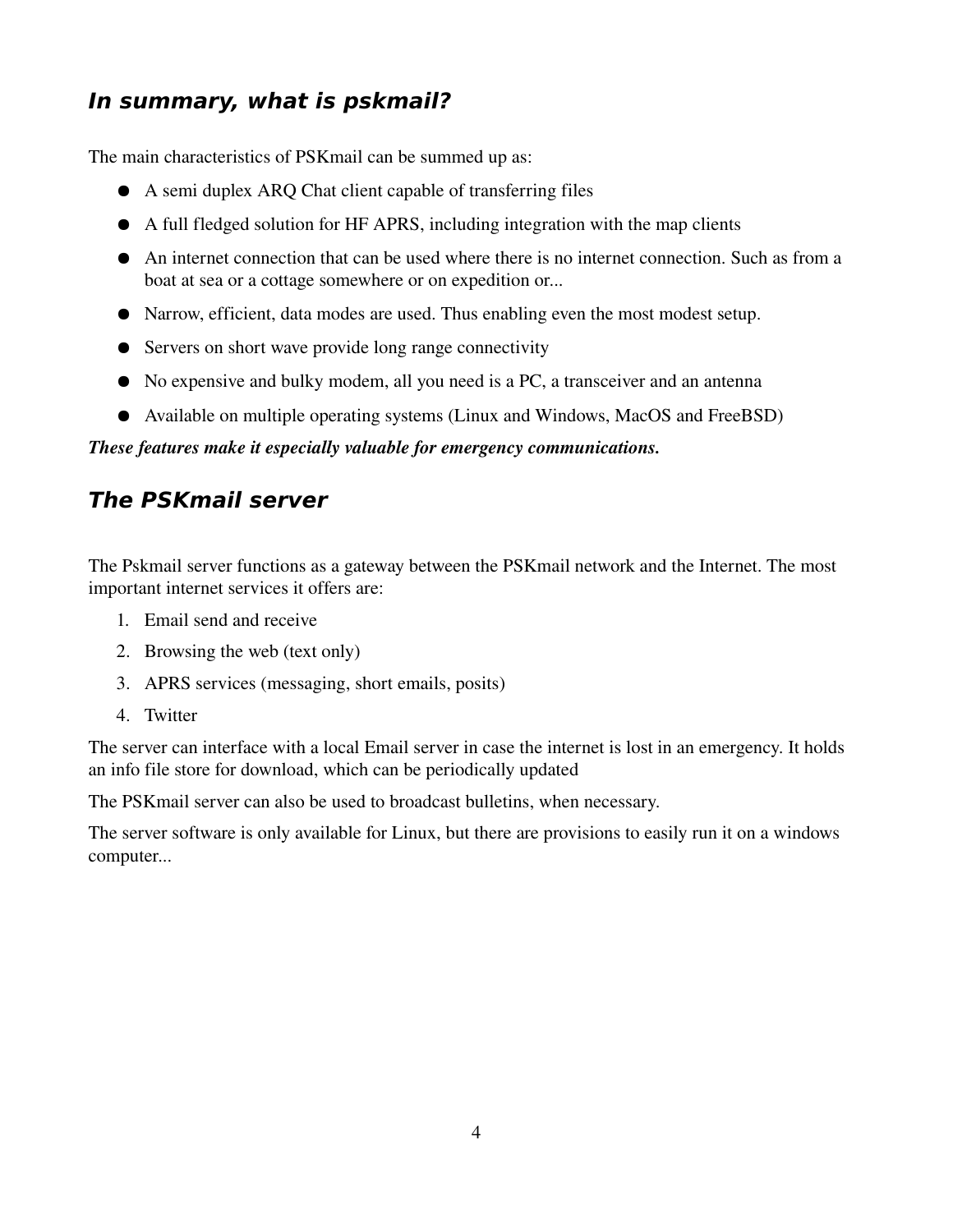# **Hardware selection**

#### **Transceiver**

There are many kinds of transceivers in use, many work really well with pskmail. Selecting a transceiver can be tricky and is of course guided by many factors. A few words of advice may be helpful for the beginner anyway.

A good transceiver should have an optimized digital mode, a mode where a narrow filter can be used for better reception. Adding a 500 Hz narrow filter is a very good way to enhance the S/N ratio on receive and may be the difference between a working and a non working connection.

Older transceivers may lack a dedicated digital mode and may require special handling in order to employ a narrow filter. One way around that is to use a split and listen in cw, with filter, and transmit in usb. That method may also require tweaking the rig BFO for cw. A memory for all of that is then useful.

A server that intends to use some kind of scanning will require a computer control connector, such as CIV or CAT or whatever hamlib will support. Computer control is not necessary for a client at the moment but could be useful for handling the PTT.

# **Soundcard interface**

A soundcard interface is used to connect the computer to the transceiver. It may in theory be possible to connect straight lines between sound in/out and the microphone connector on the transceiver but that method has so many drawbacks that it is not recommended. A soundcard interface will provide isolation between the pc and the radio, it will normally be attached to the transceiver data connector and that helps keep the receive level correct. Its also much better to have the interface control the keying of the PTT instead of using a VOX, although the timing constraints of pskmail will also support VOX if that is eeasier.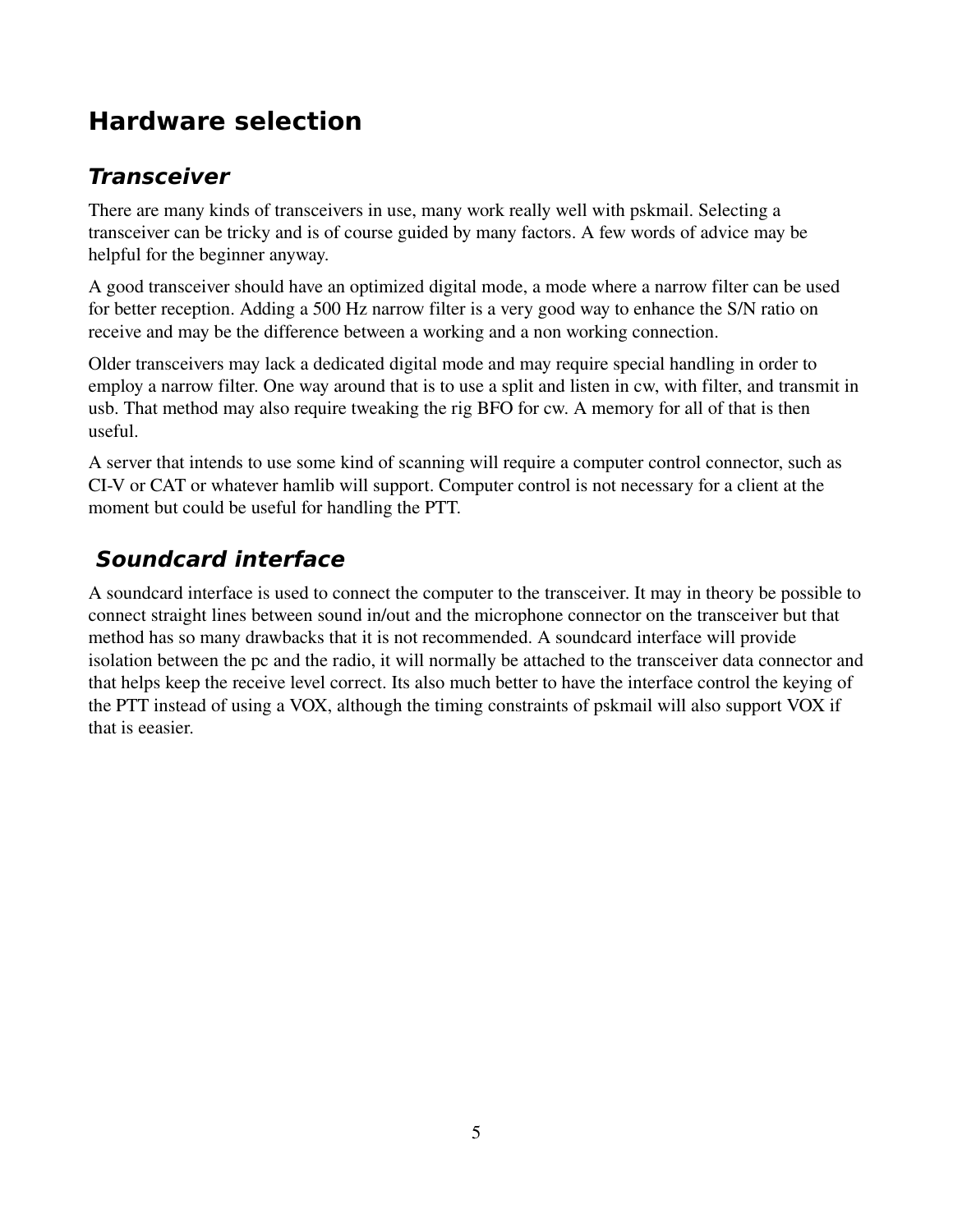# **Server installation**

First you have to take a decision with regard to the operating system to be used. The PSKmail server was designed to run on Linux, and there are no plans to port it to windows.

There are basically 3 flavours:

If you are already familiar with Linux, you probably want to use your favourite Linux distribution, we have tested on Debian, Gentoo, and of course UBUNTU.

If you are not familiar with Linux, and you only have a windows machine, you should opt for a solution with Puppy Linux. Puppy can run from a Live CD or from a USB stick. This is a perfect solution for deploying an ad hoc server, as you can use any old hardware to run it. Moreover, the puppy version comes basically pre-configured...

You can also run the server in a virtual machine like VMWare, Virtualbox or QEMU.

# **Basic installation procedure**

I get a lot of emails saying "I installed everything and hit the connect button, but nothing happens. PSKmail does not work".

To prevent this, please follow the recommended install procedure...

- 1. Install fldigi for Linux
- 2. Configure fldigi for use with the PSKmail server
- 3. Check the PTT and audio connections to your transceiver
- 4. Test fldigi with your transceiver with PSK500 and THOR8
- 5. Install the PSKmail server
- 6. If you want a scanning server, test if hamlib works properly with your transceiver
- 7. Configure the server for your station (call, smtp server, frequency file)
- 8. Test the server with an external client

# **Install fldigi for Linux on UBUNTU**

Download fldigi from:<http://hermes.esrac.ele.tue.nl/pskmail/fldigi/> or from<http://www.w1hkj.com/download.html>

Follow the installation instructions on http://www.w1hkj.com/FldigiHelp-3.21/New-Install.html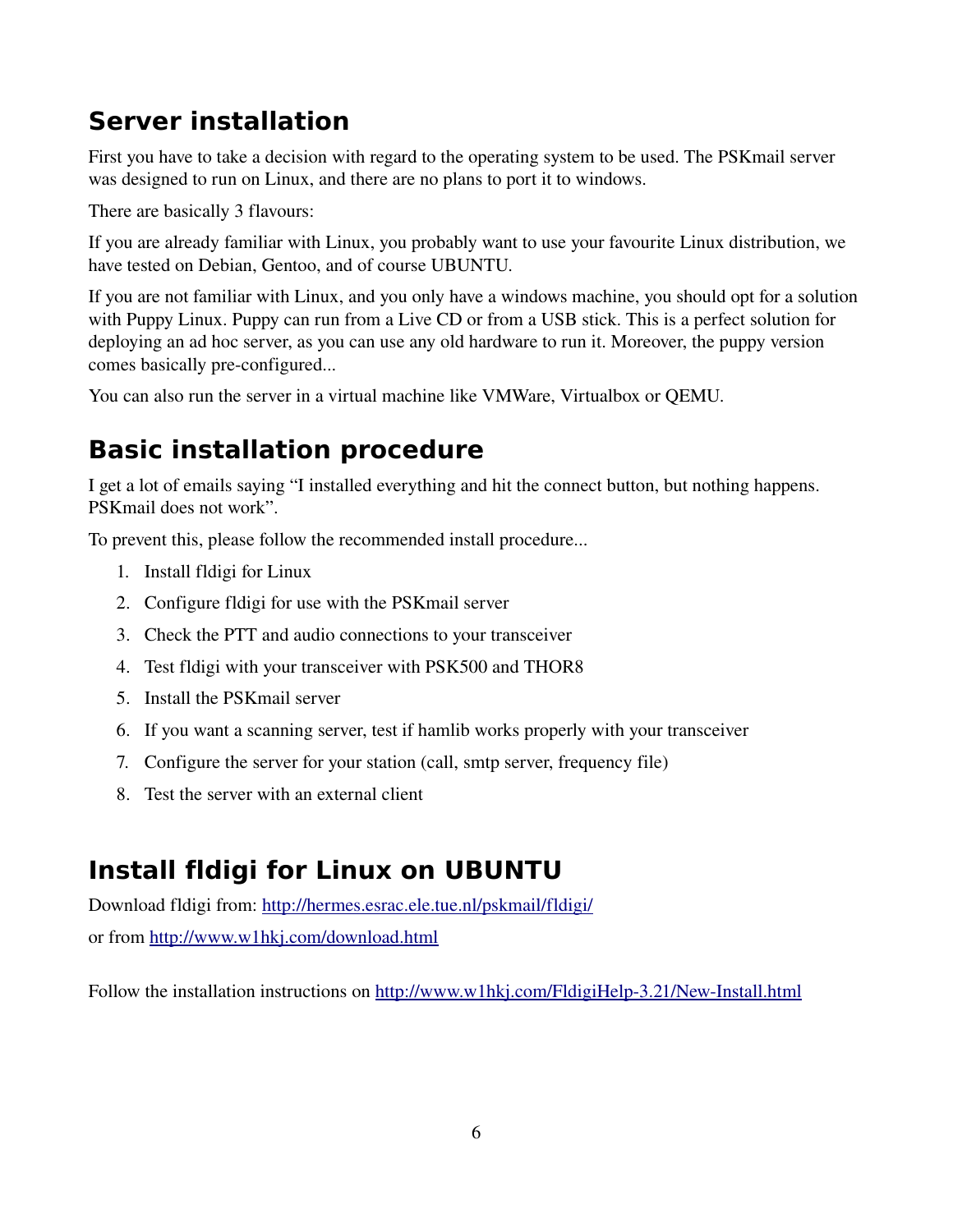# **Configure fldigi for use with the PSKmail server**

PSKMail needs a modem to work, that modem is Fldigi and setting it up properly is absolutely crucial. General Fldigi setup is best described by the help provided by the Fldigi project. But, there are a few things that need to be taken care of for pskmail.

## **Carrier frequency (Hz)**

Carrier frequency is the audio frequency you wish to use with your transceiver. Many use 1000 Hz here as that makes frequency calculation easy. For instance if the server uses the assigned frequency 10147 and you enter 1000 Hz then the dial should say 10146 (upper sideband). It is important that the carrier frequency is in the center of your narrow filter. E,g, if the center of your dsp filter in an IC756 is on 1500 Hz, set your carrier frequency to 1500 Hz.

# **AFC range (Hz)**

Its good to have the client and server stay on the same frequency, the modems will try to find each other by adjusting the frequency (AFC). That is why we limit how far away that AFC will be able to move the frequency. *AFC range* is the setting to take care of, a 50 Hz limit should be fine for wide modes. Narrow modes such as PSK 63 will require a more narrow setting, say 10 Hz.

## **Reset to Carrier and Report ARQ frames average S/N**

Reset to Carrier kicks in when there is no signal present and forces the audio frequency back to the set carrier frequency, it is recommended to enable that. Report ARQ frames MUST be set.



These settings are only valid when Fldigi is connected to the pskmail client. If Fldigi drifts away from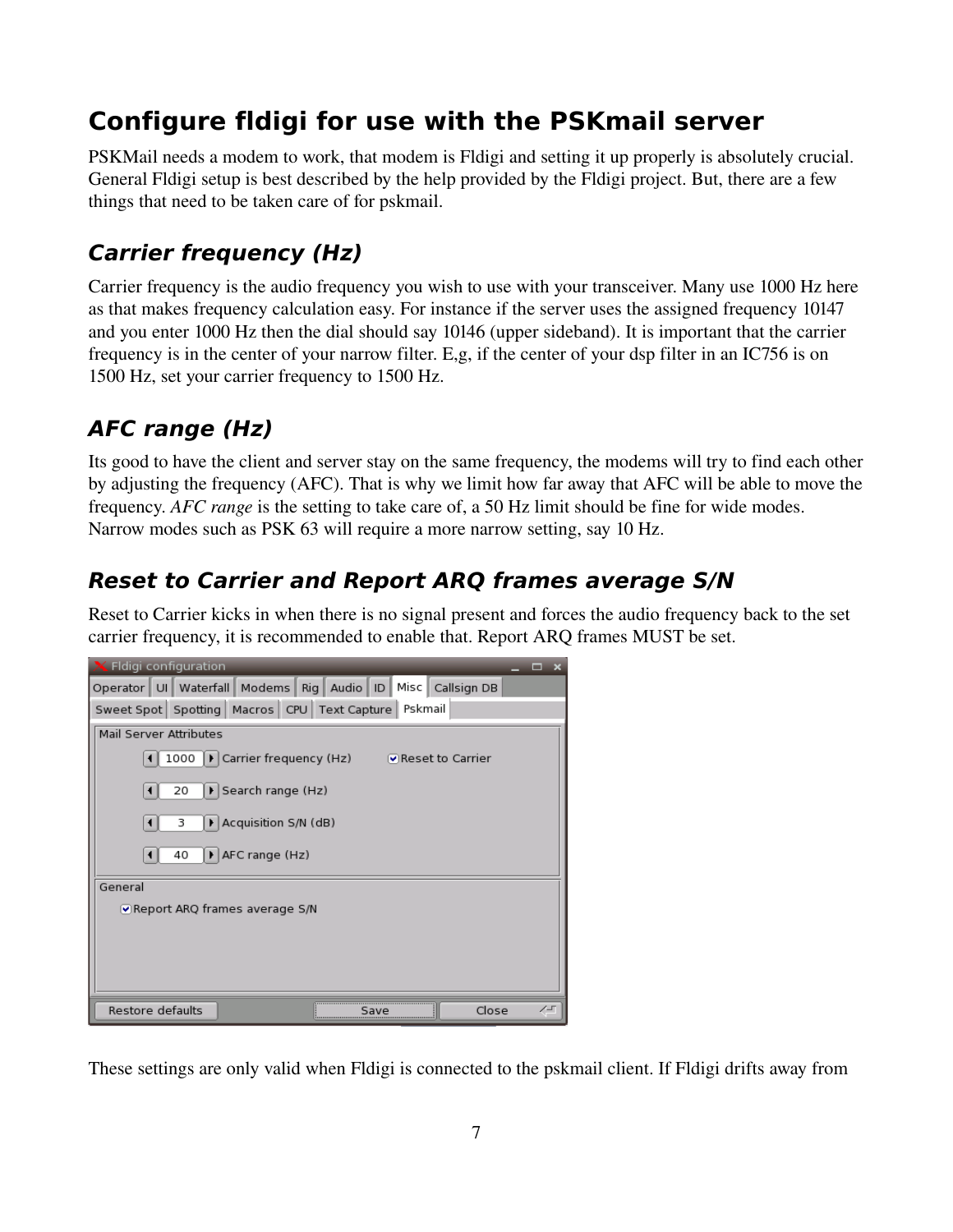the frequency and seems to ignore what you have entered here then perhaps the connection between the client and the modem was not successful. The initialization will only take place when the client or server connects to the modem (Fldigi). This means you should always start Fldigi prior to starting the pskmail client or server.

Please ensure:

•That Fldigi is started before the server or client is started.

•If Fldigi is restarted for any reason, the server or client must also be restarted.

#### **RS ID**

The next to take care of is RS ID settings, which is very simple. Just uncheck everything in the RS ID frame, illustration of that below:

| Fldigi configuration                                         | ▬<br>$\mathbf x$             |
|--------------------------------------------------------------|------------------------------|
| Operator   UI   Waterfall   Modems   Rig   Audio   ID   Misc | Callsign DB                  |
| Video Preamble ID                                            |                              |
| Video ID modes<br>Transmit mode ID)                          |                              |
| ∏Transmit video text<br>: CQ                                 | $\triangledown$ 500 Hz limit |
| Use small font<br>Chars/Row:<br>ı                            | Mode width limit             |
| CW Postamble ID<br>Speed (WPM):                              |                              |
| ◯Transmit callsign<br>18                                     | CW ID modes                  |
| Reed-Solomon ID (Rx)                                         | Reed-Solomon ID (Tx)         |
| Receive modes                                                | Transmit modes               |
| Detector searches entire passband                            |                              |
| $\Box$ Mark previous frequency and mode                      |                              |
| $\supset$ Reception disables detector                        |                              |
| $\supset$ Notifications only                                 |                              |
| Squelch open (sec)<br>2                                      |                              |
| Restore defaults                                             | Close<br>╱∸୮<br>save         |

*Illustration 1: RS ID settings*

It is advantageous to disable RSID receive and transmit for modes which pskmail is not using, that makes sure fldigi does not switch to an invalid mode.

Also enable the XMLRPC port in fldigi, which is used for rig control and S/N reporting: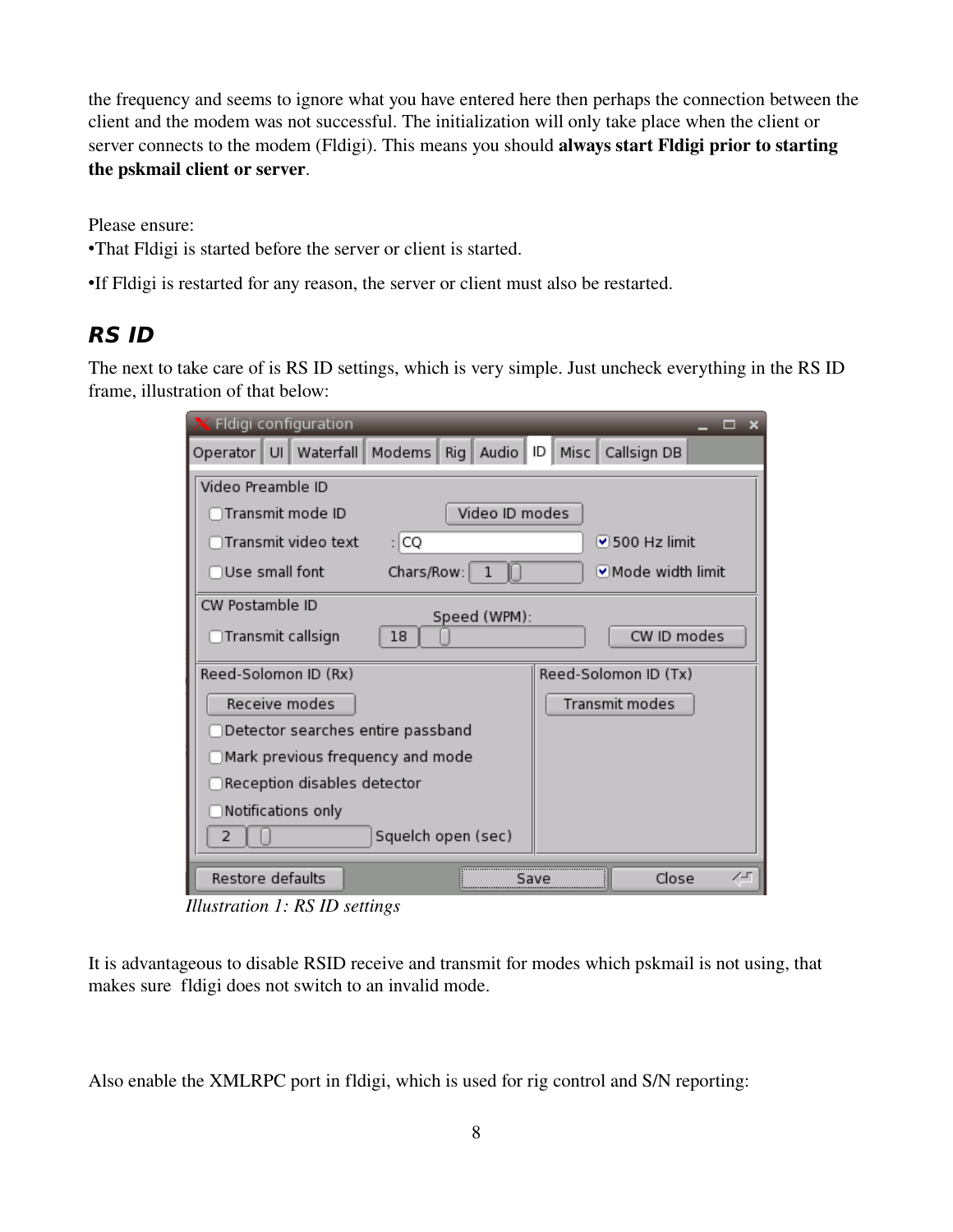| Fldigi configuration                                                                                                  | $\overline{\mathbf{x}}$<br>▬ |
|-----------------------------------------------------------------------------------------------------------------------|------------------------------|
| Operator   UI   Waterfall   Modems   Rig   Audio   ID   Misc   Callsign DB<br>Hardware PTT   RigCAT   Hamlib   MemMap | XML-RPC                      |
|                                                                                                                       |                              |
| Rig control via external<br>program using xmlrpc<br>remote calls.<br>Use XML-RPC program                              |                              |
| Initialize                                                                                                            |                              |
|                                                                                                                       |                              |
|                                                                                                                       |                              |
|                                                                                                                       |                              |
|                                                                                                                       |                              |
| Restore defaults                                                                                                      | Close<br>∕∽<br>Save          |

When Fldigi works you can try to send some pings on one of the server frequencies, if your signal is decoded by a server then you will get a reply.

In some configurations Fldigi will not send the last character of a frame (<EOT>. When this is the case you can add some random characters to the frame in the Modem Tab of the Edit>Preferences screen. Once you get answers from a server the preparations are done.

You could ask another station on frequency to take a look at the transmitted signal, make sure it is not too wide. The TX audio should just touch the ALC.

# **Installing the PSKmail server on UBUNTU**

Connect to the internet...

Download the server from<http://hermes.esrac.ele.tue.nl/pskmail/>at the time of writing this, the last stable version is pskmail\_server-1.0.34.tar.gz.

Copy this tar file to your user directory (*cp pskmail\_server1.0.34.tar.gz ~/*)

```
cd ~
```
*tar zxvf pskmail\_server1.0.34.tar.gz*

*cd pskmail\_server1.0.34*

*./INSTALL*

The INSTALL script will run the libinstall.sh and install.sh scripts, to make sure all required libraries are on board. You will be asked to give your root password... answer 'yes' to most other questions.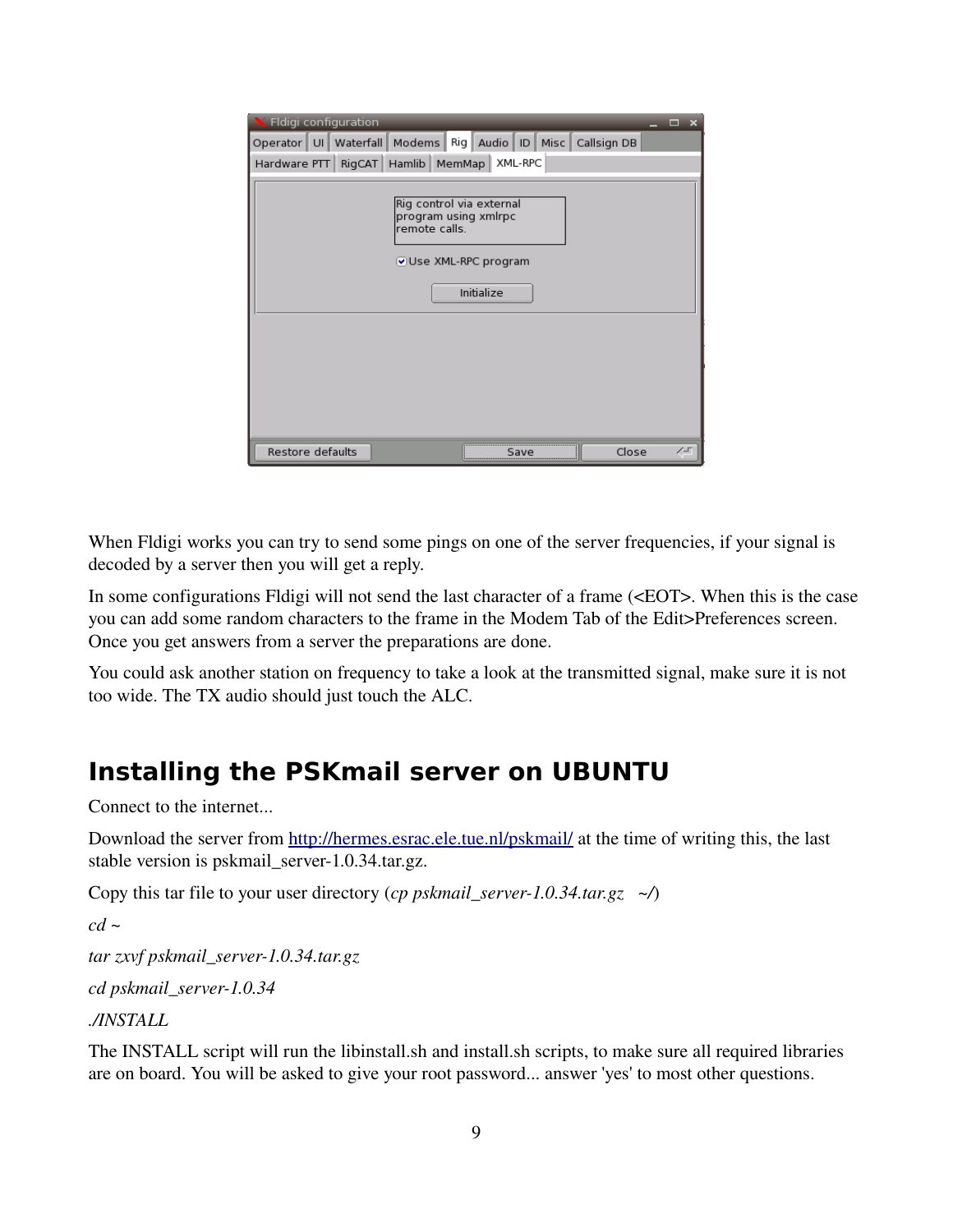# **Getting Puppuy Linux**

- 1. Download the puppy distro: http://hermes.esrac.ele.tue.nl/pskmail/liveCDs/lupu-511.iso
- 2. Burn the iso to a CD
- 3. Boot from the CD
- 4. As soon as puppy runs, read the help files !!!!!!!!!!!!!
- 5. Configure internet access and browser
- 6. Reboot puppy
- 7. Make a save file (see help files)

# **Installing fldigi on Puppy Linux**

For fldigi on puppy you need the following files from

[http://hermes.esrac.ele.tue.nl/pskmail/puppy\\_pets](http://hermes.esrac.ele.tue.nl/pskmail/puppy_pets)

- 1. fl\_libs.pet
- 2. fldigi $-3.20$ .pet
- 3. fldigiconfig.pet

Install these pets in the right sequence... fldigi will also install hamlib for you.

After installing you can test if fldigi works with your transceiver.

Test PSK500 and THOR8.

If you want to use the scanning function, you should also test hamlib with rigctl.

### **Installing the server on puppy**

For the server you need the following files from

[http://hermes.esrac.ele.tue.nl/pskmail/puppy\\_pets](http://hermes.esrac.ele.tue.nl/pskmail/puppy_pets)

- 1. perl $-5.10$ .pet
- 2. pskmail\_server-1.0.34.pet
- 3. lynx\_elinks.pet
- 4. opensssh\_server-5.1p1.pet
- 5.  $x11$ vnc\_server-0.8.4B.pet
- 6. dclock-2.2.2.pet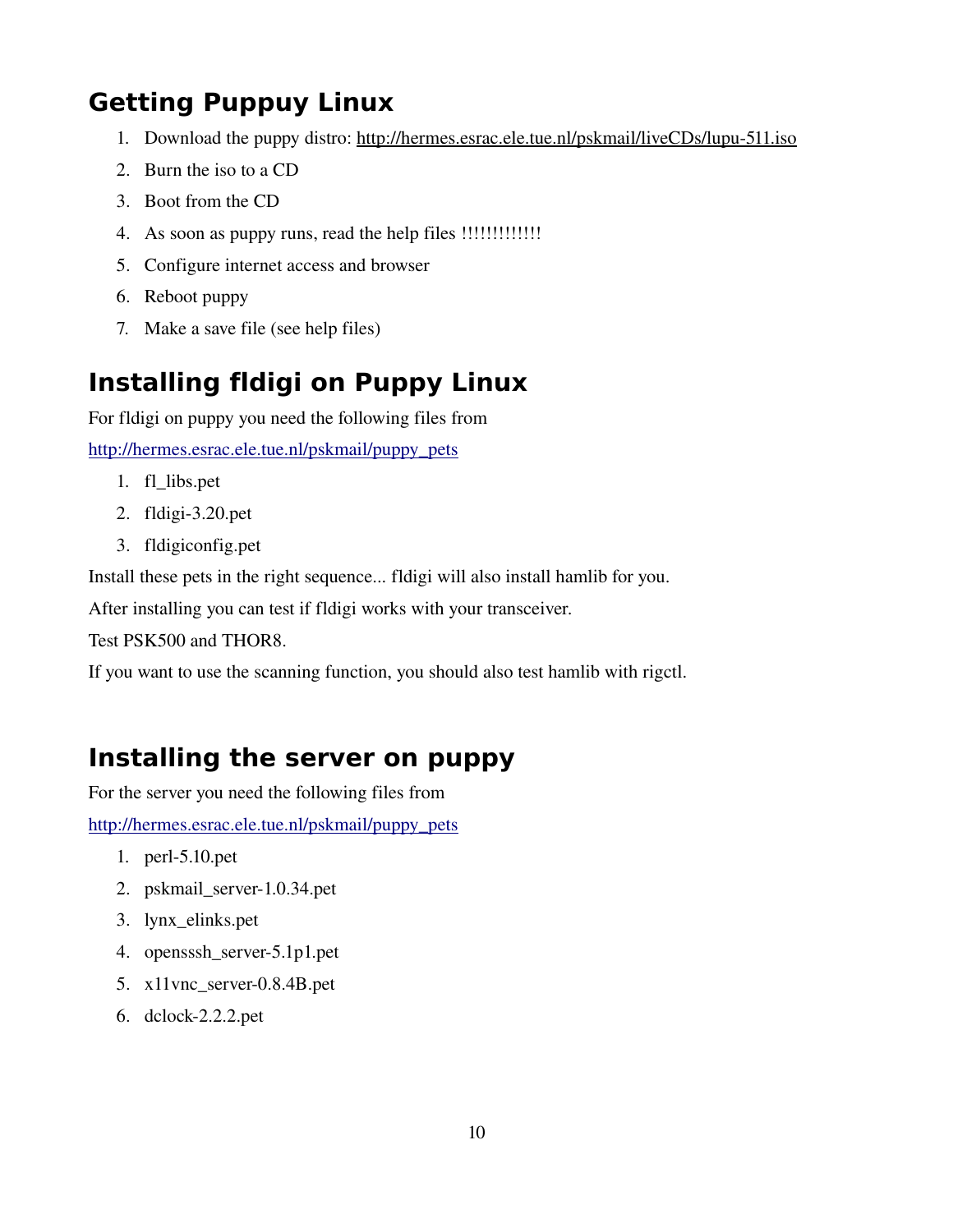# **Server configuration**

After you have installed all the files it is time to change the server configuration.

The program files are in /usr/local/share/pskmail\_server, and you don't need to touch them.

All configuration is done in the /root/.pskmail directory. You should configure

- pskmailrc.pl
- the freq.txt file in .pskmail/qrg

#### The pskmailrc.pl file

You must at least change the callsign, the smtp server data and the location data.

Here is an example of a typical pskmailrc.pl file, with comments:

```
#!/usr/bin/perl -w
#PSKmail server config data
$Iamserver = 1;
$ServerCall = "YOURCALL_IN_CAPITALS";
$Ping delay = 0;\text{B}\text{Beaconminute} = 3;
# The following array can contain 1's or 0's for minutes 0...4
# The on-air beacons will be sent if it is a '1', the follwing line means send beacons in minutes
# 0, 2 and 4.
@Beaconarray = qw (1\ 0\ 1\ 0\ 1); # depends on which minutes you want to beacon
$commandcall = "XXXXX"; # could be your call
$relay = "yourtmtpserver"; #put the address of your smtp server here, e.g. smtp.isp.org ...\text{Smtpauthlevel} = 0; # This depends on the authorization level of your smtp server
# level 0 = no auth, level 1 = user/password, 2 = TLS
\text{Smtptlsuser} = \text{""}; # This depends on your smtp server
# when you have to use a '\mathcal{Q}' it must be escaped like '\\mathcal{Q}''
# example: user\@ISP.com
$smtptlspass = ""; # Password of your smtp server
\text{Smtptlsport} = 25; # This depends on your smtp server, ask your ISP
\text{St} = 1; # monitor packets in termional
$ShowBlock = 1; # also monitor raw packets as they come from fldigi
\delta debug = 0;
Max retries = 10;
Maxidle = 17;
$Maxwebpage = 30000; # max. length of webpage download, truncated after that
Txdelay = 0; # When your Tx transmits on top of the received packets
$Framelength = 17; # fixed$nosession = "none"; #fixed
\text{Special} = 60; # on-air beacon period, normally on top of the hour (mins 0...4)
$Emails enabled = 1; # disable with 0
```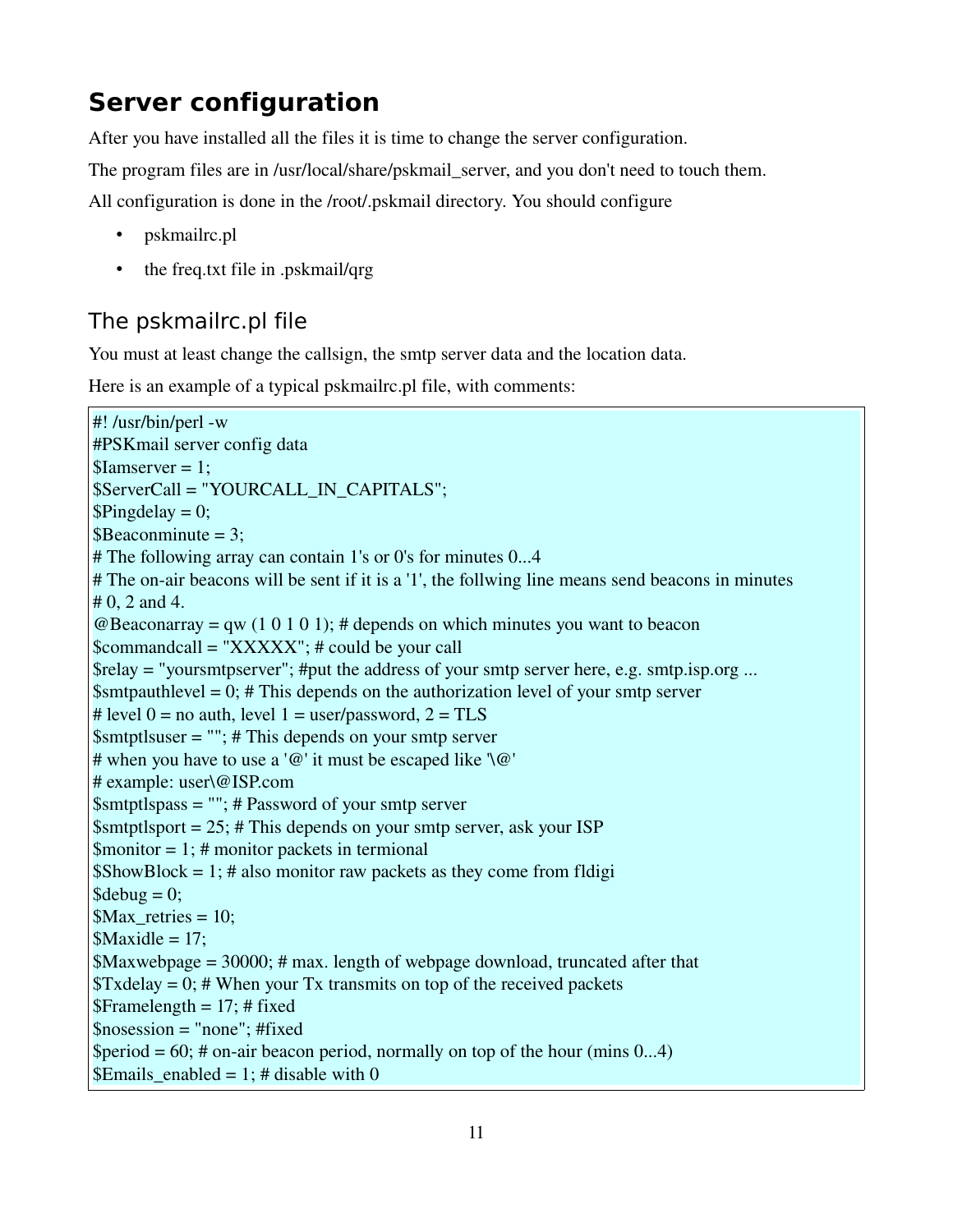```
Web\_enabeled = 1; #disable with 0
$dbfile = "$ENV{HOME}/.pskmail/rflinkusers/rflink_users.db"; # fixed
$output = ">$ENV{HOME}/.pskmail/gmfsk_autofile"; # deprecated 
$TxInputfile = "$ENV{HOME}/.pskmail/TxInputfile"; # fixed
$Inputfile = "$ENV{HOME}/.pskmail/gMFSK.log"; # deprecated 
$BigEarserverport = 10148; # reserved 
\betaAprs_connect = 1; # Put 0 if you don't want to connect to aprs
\text{N}iatitude = "0000.00N"; # your latitude in ddmm.mm
\text{Slongitude} = \text{"00000.00E"; } # your latitude in dddmm.mm
$serverstatus = "PSKmail 1.0.34 www.pskmail.com";
\betaAprs beacon = "0000.00NP00000.00E&www.pskmail.com "; # your location, see above
@Aprs port = qw (1314 1314 1314); # ports of tier2 aprs server
# In the next variable you can put other servers if you like...
@Aprs_address = qw (netherlands.aprs2.net germany.aprs2.net italys.aprs2.net);
@ prefixes = qw(); #deprecated
$posit time = 10; #deprecated
\text{Sscheduler} = 0; # used for scheduling
\frac{26}{5} = 326; # hamlib rif number, depends on your trx
\frac{\text{S} \cdot \text{S} \cdot \text{S} \cdot \text{S} \cdot \text{S} \cdot \text{S} \cdot \text{S} \cdot \text{S} \cdot \text{S}}{1 \text{S} \cdot \text{S} \cdot \text{S} \cdot \text{S} \cdot \text{S} \cdot \text{S} \cdot \text{S} \cdot \text{S} \cdot \text{S} \cdot \text{S} \cdot \text{S} \cdot \text{S} \cdot \text{S} \cdot \text{S} \cdot \text{S} \cdot \text{S} \cdot \text{S} \cdot \text{S} \cdot \text{S} \cdot \text{S} \cdot \text{S} \cdot \text{S} \cdot \\frac{\sigma}{\sigma} \frac{\sigma}{\sigma} = "/dev/ttyS0"; # hamlib port, depends on your rigctl port
\text{Sscanner} = "F"; #F = \text{frequency scan}, S = \text{mode only scan}.
\sqrt{\frac{2\pi}{H}} = "\sqrt{\frac{2\pi}{H}} = "\sqrt{\frac{2\pi}{H}} (HOME }/.pskmail/qrg/freqs.txt"; # fixed
$freq_offset = 0;@freq corrections = qw (-1000 - 1000 - 1000 - 1000 - 1000); # for 1000 Hz offset
\frac{\text{straffic}_{\text{grg}} = "10147500"; # change for other QRG
$Defaultmode = "PSK500R";
MMRS = 1; # put 0 if you are in the US and not a MARS station. Will default to PSK250.
1;
```
#### **The freq.txt file**

The freq.txt file is in ~/.pskmail/qrg

A typical file looks like:

10147000,10147000,10147000,10147000,10147000,

PSK500R,PSK500R,PSK500R,PSK500R,PSK500R,

USB,USB,USB,USB,USB,

YOURCALL,YOURCALL,YOURCALL,YOURCALL,YOURCALL,

You can enter different values for the 5 scan minutes.

You can enter different calls for different bands, if your licence makes that necessary.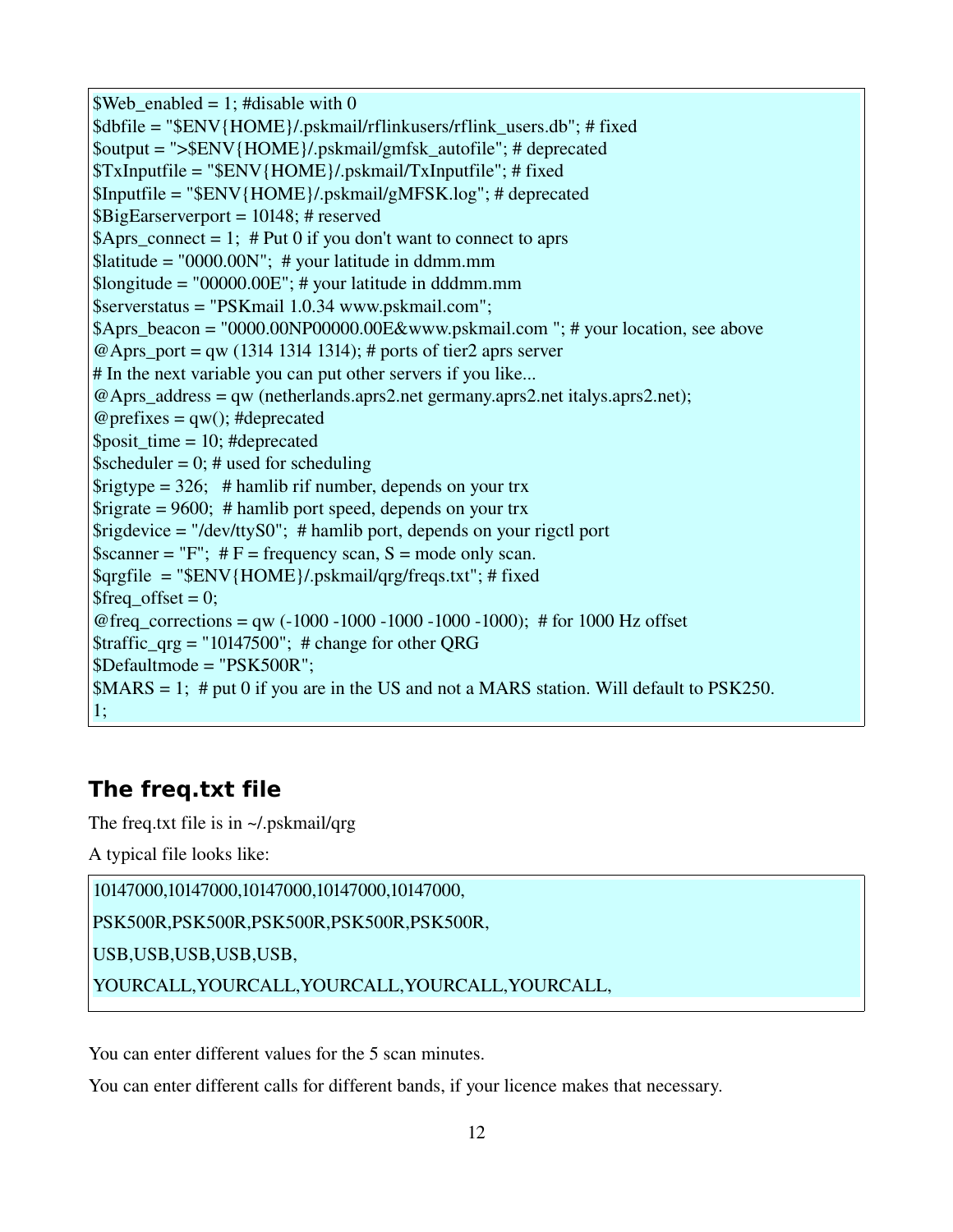# **Running the server**

- 1. Connect to the internet.
- 2. Start fldigi, and make sure it works ok with your transceiver.
- 3. Grab a terminal and start the server with 'pskmail\_server'.

That should be all...

# **Running the server remotely**

You can run the server remotely by first starting the x11vncserver.

Then start fldigi and the server from the remote computer via the TightVnc client.

The PI4TUE server has been running that way for 5 years without any problem.

# **Time keeping**

It is a good idea to run ntpd, to keep the time exact. Puppy includes a Psync time synchronizer which you could run periodically from a cron job.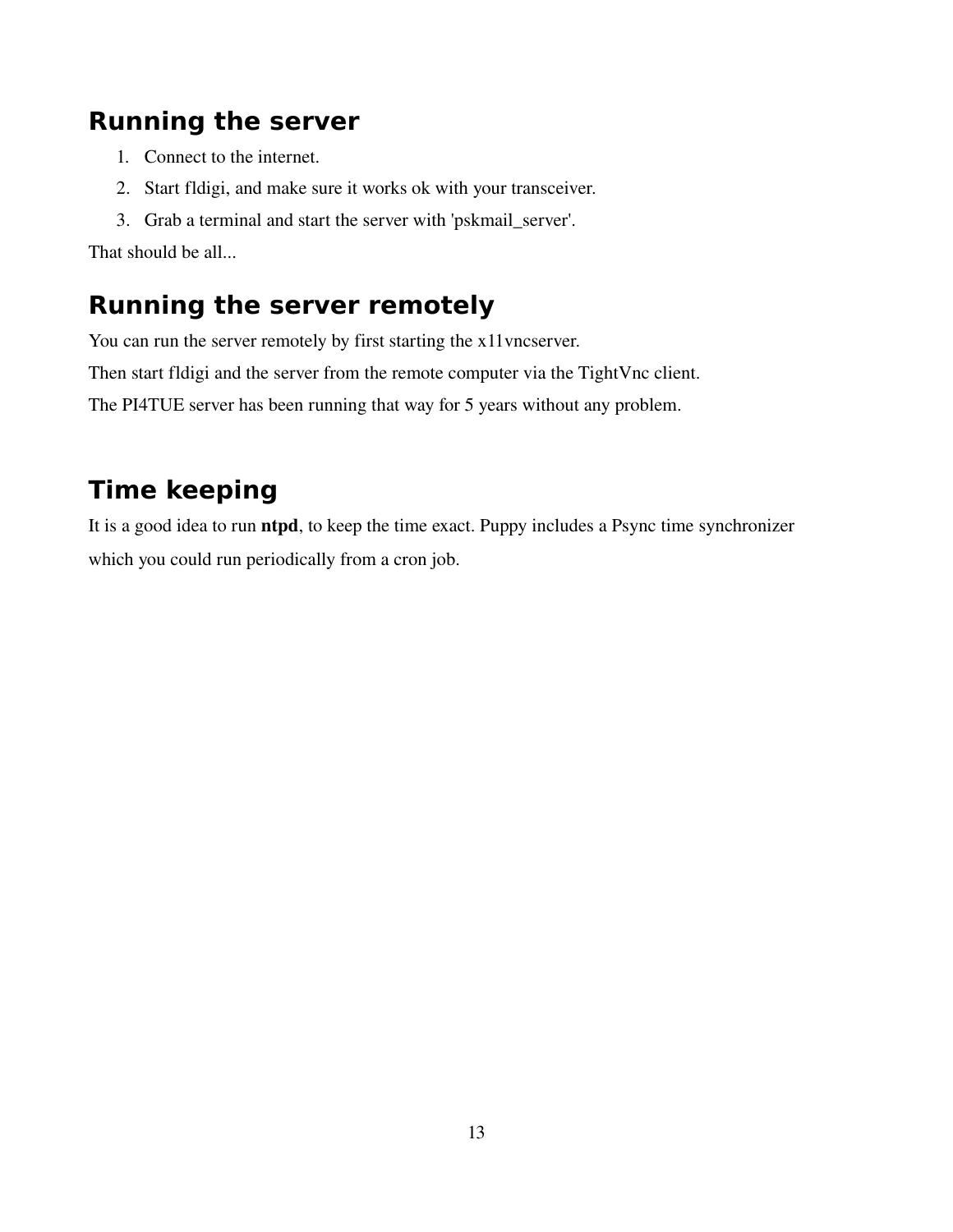## **Implemented services**

Several different services have been implemented on the pskmail server. They are normally invoked via commands from a pskmail client, but there are some services that operate in a different way.

### **Sending bulletins**

You can make pskmail send a bulletin by copying a text file called 'bulletin' into /home/user/.pskmail/pskdownload/ directory through a cron job.

The pskmail server will check periodically if there is a bulletin to send. The file will be deleted after it has been sent. The default mode is used for sending the bulletin.

A bulletin starts with: *ZCZC QTC de <SERVER> Date xxxxx* and always ends with *NNNN*

A client will look for these codewords and stores the bulletin into a file.

#### **Sending long bulletins**

Long bulletins work the same, but the file is called 'longbulletin'.

Long bulletins are sent in MFSK32 mode

#### **Sending weather beacons**

The server can send APRS weather data to APRS-IS instead of a status. This is invoked by copying a file named aprs\_wx.txt to /home/user/.pskmail/

The server will use '\_' as an aprs icon indicator to signal it has weather data.

Please see the aprs specification for the format of the text string...

The file will not be deleted after sending.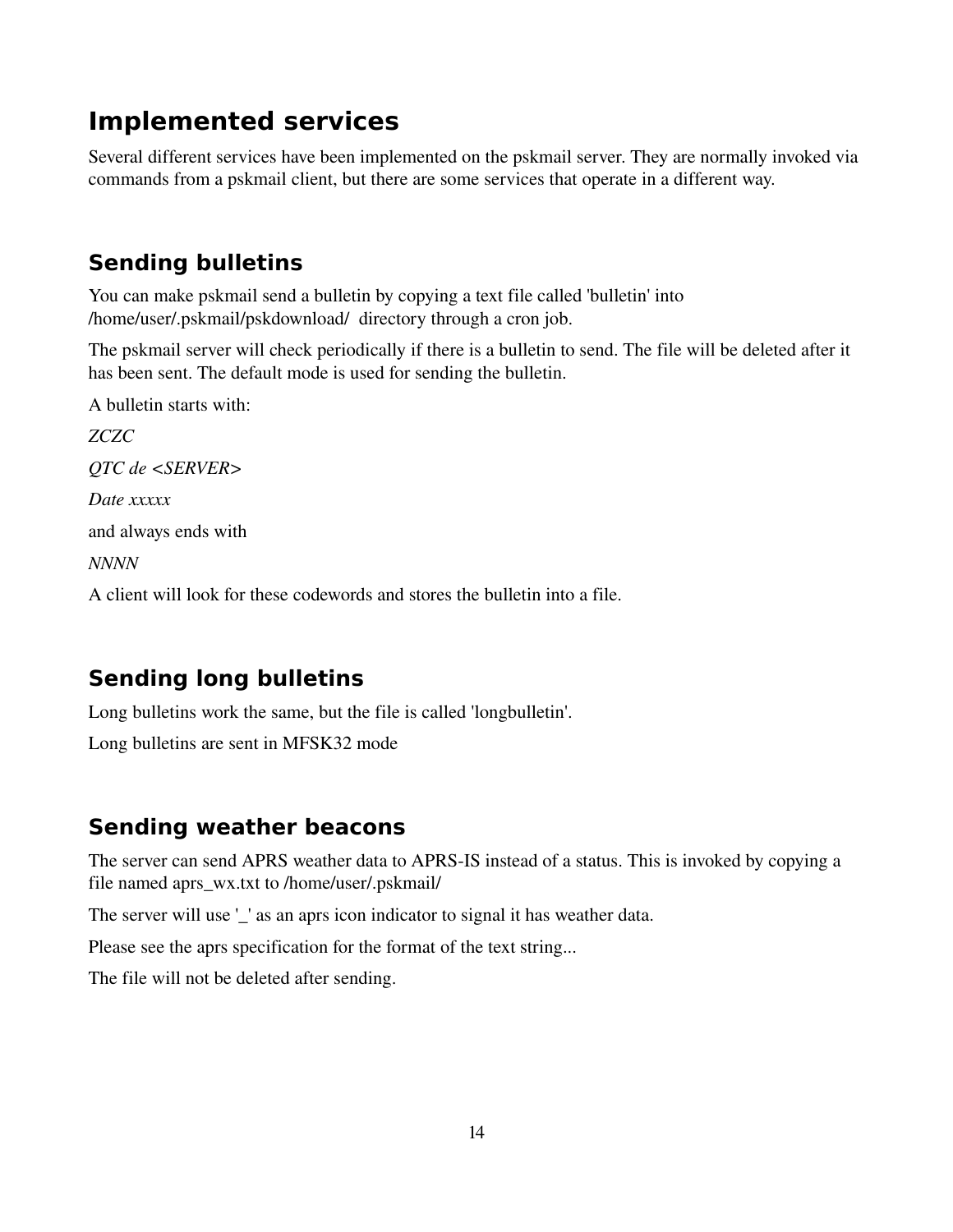#### **Server commands**

| Command                       | comments                                                         |
|-------------------------------|------------------------------------------------------------------|
| $~\sim$ TEST                  | Sends file ~/.pskmail/testfile                                   |
| $-QSY$                        | Server goes to \$traffic_qrg                                     |
| ~QSY xxxxxx                   | Server goes to frequency xxxxx                                   |
| ~STATUS?                      | Shows uptime and memory status                                   |
| ~CHANNELS                     | Shows which summoning channels are configured                    |
| ~ROUTES                       | Shows which stations are linked to which server                  |
| ~GETBEACONS                   | Shows how many beacons received for this client last 12 hours    |
| $\sim$ QTC xxx+               | Request mail headers from nr. xxx                                |
| $-MAIL$                       | Get all mail for this client account                             |
| ~LISTLOCAL                    | List local mail for client call                                  |
| ~DELETELOCAL x x x            | Delete local mails x x x for client call                         |
| ~READLOCAL x                  | Read local mail x for client call                                |
| ~READZIP xxx                  | Read compressed mail xxx                                         |
| ~READ xxx                     | Read mail xxx plain                                              |
| $\sim$ KEEP x x x             | Forward mails x x x to client isp account with [mailarchive] tag |
| ~GETFILE XXX.X                | Send file xxx.x from pskdownloads directory (plain)              |
| $\sim$ GETBIN XXX.X           | Send file xxx.x from pskdownloads directory (compressed)         |
| $\sim$ FO5:                   | DTN Transaction offer (priority 5)                               |
| ~FY:xxxxxxxxxx                | DTN Transaction accept tag xxxxxxxxx                             |
| $\neg FA:xxxxxxxxxx$          | Delete DTN Transaction with tag xxxxxxxxx                        |
| ~FN: XXXXXXXXXX               | Cancel transaction with tag xxxxxxxxxx                           |
| $>FM$ :                       | Receive DTN transaction content (mail, file)                     |
| $\sim$ GETIAC                 | Get IAC fleetcode file from web and send compressed              |
| ~LISTFILES                    | List files in pskdownload directory                              |
| ~TGET <url></url>             | Get web page and send plain text                                 |
| ~TGETZIP <url></url>          | Get web page and send compressed                                 |
| ~GETPOS <call></call>         | Get aprs position for call                                       |
| $\sim$ GETMSG $\rm{<}$ nr $>$ | Get <nr> messages from findu.com</nr>                            |
| ~GETNEAR                      | List aprs stations near this client                              |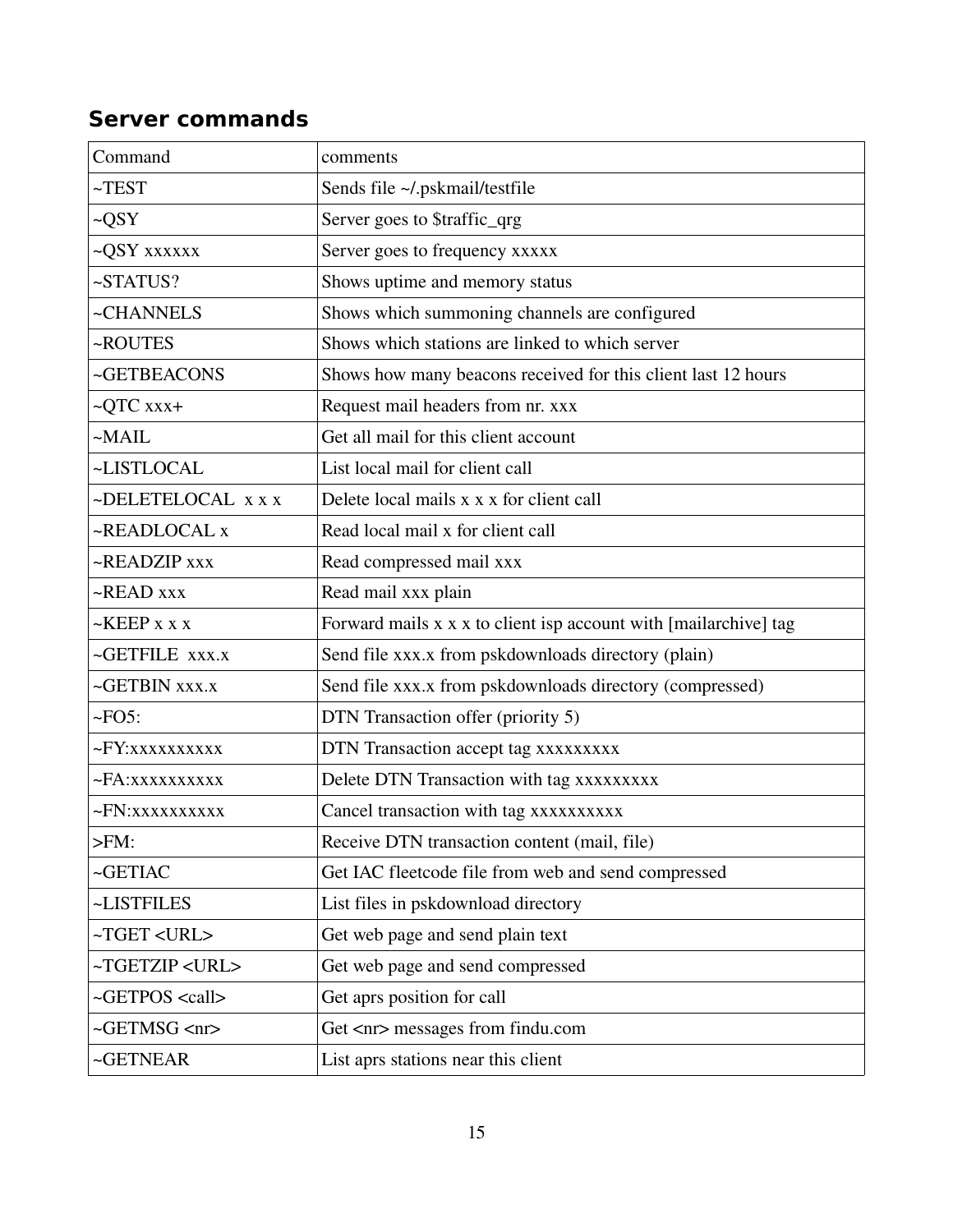| $\sim$ GETTIDE $xxxx$       | Get tide data for location xxxx                                                  |
|-----------------------------|----------------------------------------------------------------------------------|
| ~GETTIDESTN                 | List location nrs for tide stations near this location                           |
| ~GETSERVERS                 | Get list of pskmail servers from<br>http://pskmail.wikispaces.com/PSKmailservers |
| $~\sim$ GETNEWS             | Get news page from pskmail wiki                                                  |
| ~GETWWV                     | Get latest propagation data from NOAA                                            |
| ~GETCAMP xx.xx xx.xx        | Get RV camp sites near location xx.xx xx.xx                                      |
| ~GETRELAYS xx.xx xx.xx      | Get VHF/UHF relays near position xx.xx xx.xx                                     |
| ~MSG CALL@SERVER m          | Store message m in local mailbox for CALL                                        |
| $\sim$ TWEET message        | Tweet message in pskmail twitter account                                         |
| ~GETUPDATE                  | Get last 20 updates from pskmail twitteer account                                |
| $\sim$ POSITION XX.XX XX.XX | Send position to findu                                                           |
| ~QUIT                       | Close session                                                                    |
| $\neg$ DELETE x x x         | Delete mails x x x at isp account                                                |
| ~TELNET host port           | Start telnet session                                                             |
| ~RECXXXXXXX                 | Receive account data                                                             |
| $-CSEND$                    | Receive compressed email                                                         |
| $-SEND$                     | Receive plain text email                                                         |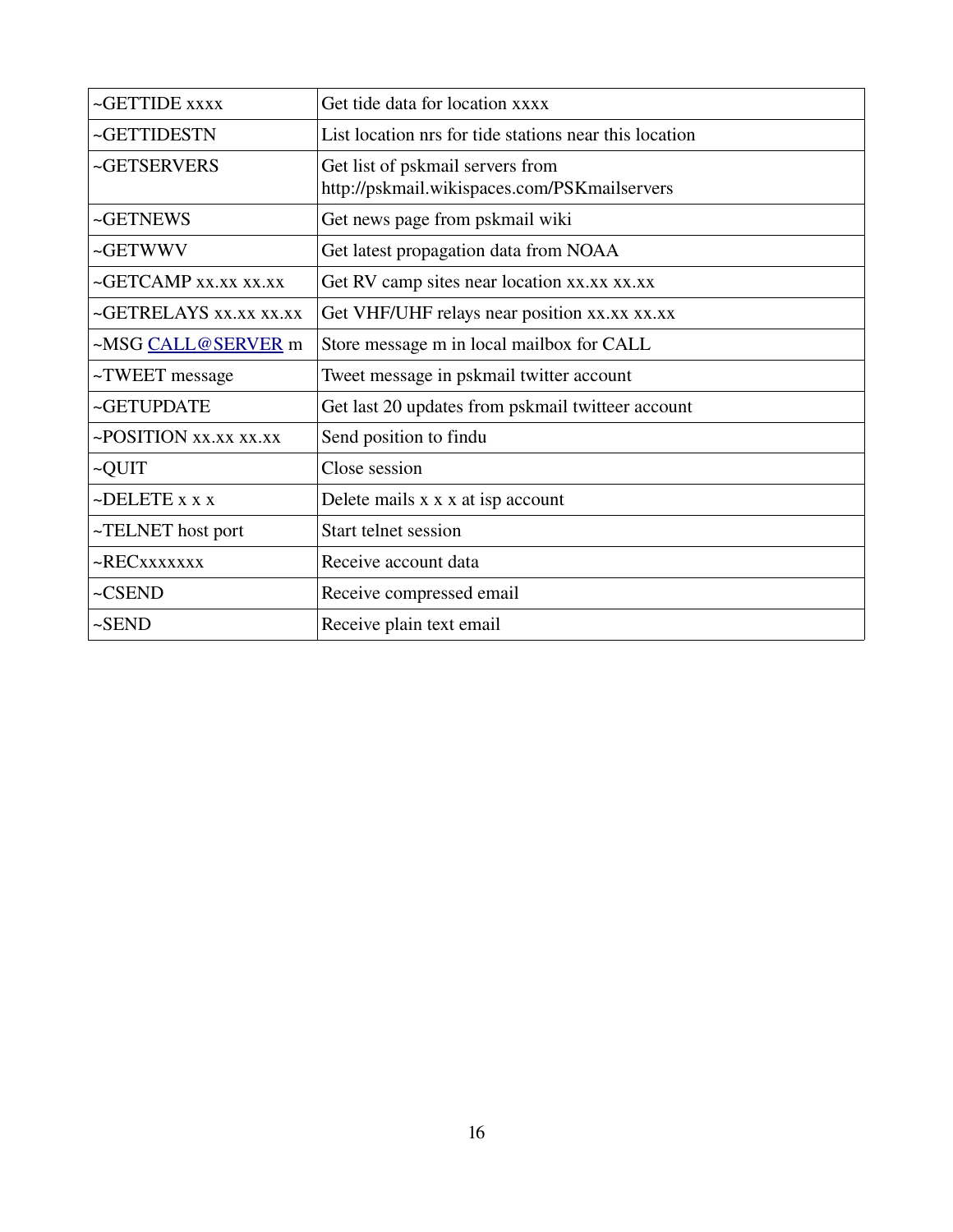## **Appendix A, Mode selection**

This table tries to gather data about the datamodes that are usable with pskmail. Its important to note that this is an attempt and a work in progress, test results and data that can be used to enhance this table is most welcome!

Anyway, a few facts and conclusions can be drawn from this table:

- –The fastest mode is PSK500, live tests have shown speeds of 1862 char/min with ARQ.
- –The fastest mode for US hams on HF is PSK250
- –The slowest mode here is THOR 8 at 28 wpm

–The most narrow mode is PSK63, 63 Hz wide

|                   |       |                       |                             |                 |      |               | Choice (1-3) for |                         |                |                |                               |
|-------------------|-------|-----------------------|-----------------------------|-----------------|------|---------------|------------------|-------------------------|----------------|----------------|-------------------------------|
|                   |       | <b>Baud Speed wpm</b> | Speed wpm Speed* Bandw. SNR |                 |      |               |                  | Weak                    | <b>High</b>    | Flutter.       |                               |
| Mode              | rate  | capital letters       | small letters               | bps             | (hz) | at least NVIS |                  | signals                 | <b>Speed</b>   | fading         | Description and use           |
| PSK63             | 63    | 74                    | 102                         | 88              | 63   | -2            | 3                | 3                       | 3              | 3              | Vy narrow bt also vy slow     |
| <b>PSK125</b>     | 125   | 148                   | 204                         | 176             | 125  | $-1$          | 3                | 3                       | 3              | 3              | Better                        |
| <b>PSK250</b>     | 250   | 296                   | 408                         | 352             | 250  | $-1$          | 3                | 3                       | 2              | 3              | Good all round mode           |
| <b>PSK500</b>     | 500   | 592                   | 816                         | 704             | 500  |               | 3                | 3                       | ī              | 3              | Very fast, best 4 good condx  |
|                   |       |                       |                             |                 |      |               |                  |                         |                |                |                               |
| <b>PSKR125</b>    | 125   | 74                    | 102                         | 88              | 125  | -8            | 2                | 2                       | 3              | 2              |                               |
| <b>PSKR250</b>    | 250   | 148                   | 204                         | 176             | 250  | -5            | $\overline{2}$   | $\overline{2}$          | $\overline{2}$ | 3              |                               |
| <b>PSKR500</b>    | 500   | 296                   | 408                         | 352             | 500  | -3            | 2                | 3                       | 1              | 3              | Best allround mode?           |
|                   |       |                       |                             |                 |      |               |                  |                         |                |                |                               |
| MFSK16            | 15,6  | 58                    | 58                          | 58              | 316  | -8            | 1                | $\mathbf{1}$            | 3              | 1              |                               |
| MFSK32            | 31,25 | 120                   | 120                         | 120             | 630  | -6            | $\mathbf{1}$     | $\mathbf{1}$            | $\overline{2}$ | 1              |                               |
|                   |       |                       |                             |                 |      |               |                  |                         |                |                |                               |
| Dominoex 11       | 10.8  | 70                    | 70                          | $\overline{70}$ | 262  | $-7$          | 3                | 2                       | 3              | 3              | fidigi implementation flawed? |
| Dominoex 16       | 15.6  | 100                   | 100                         | 100             | 355  | -6            | 3                | $\bar{2}$               | 3              | 3              | fidigi implementation flawed? |
| Dominoex 22       | 21.5  | 140                   | 140                         | 140             | 524  | -5            | 3                | $\overline{2}$          | $\overline{2}$ | $\overline{3}$ | fidigi implementation flawed? |
|                   |       |                       |                             |                 |      |               |                  |                         |                |                |                               |
| THOR <sub>8</sub> | 7.8   | 28                    | 28                          | 28              | 346  | -6            | 1                | $\mathbf{1}$            | 3              | 2              |                               |
| THOR11            | 10.7  | 40                    | 40                          | 40              | 262  | -5            | $\mathbf{1}$     | $\overline{\mathsf{x}}$ | 3              | 2              |                               |
| THOR16            | 15.6  | 58                    | 58                          | 58              | 355  |               | 1                | X                       | 3              | 2              |                               |
| THOR22            | 21.5  | 78                    | 78                          | $\overline{78}$ | 524  |               | 1                | X                       | $\overline{2}$ | 2              |                               |

\* Speed is an attempt. Varicode and different ways to measure makes this difficult

\*\* SNR is whatever I could find, most at 3 Khz bandwidth..

You may notice that certain popular modes are missing from this table. Two of the missing modes are Olivia and MT63. Olivia is not usable with pskmail as it doesn't support the full 8-bit character set, that means the <SOH> frame start and <EOT> frame end cannot be transferred.

#### **Mode tables for adaptive asymmetric link control**

As from jPSK mail version 0.5, separate adaptive mode control for up- and downlink modes is automatic.

To accomplish this a number of changes to server and client were necessary. John, VK2ETA has played an important role herein. Based on empirical data, two mode tables were put into the server, one for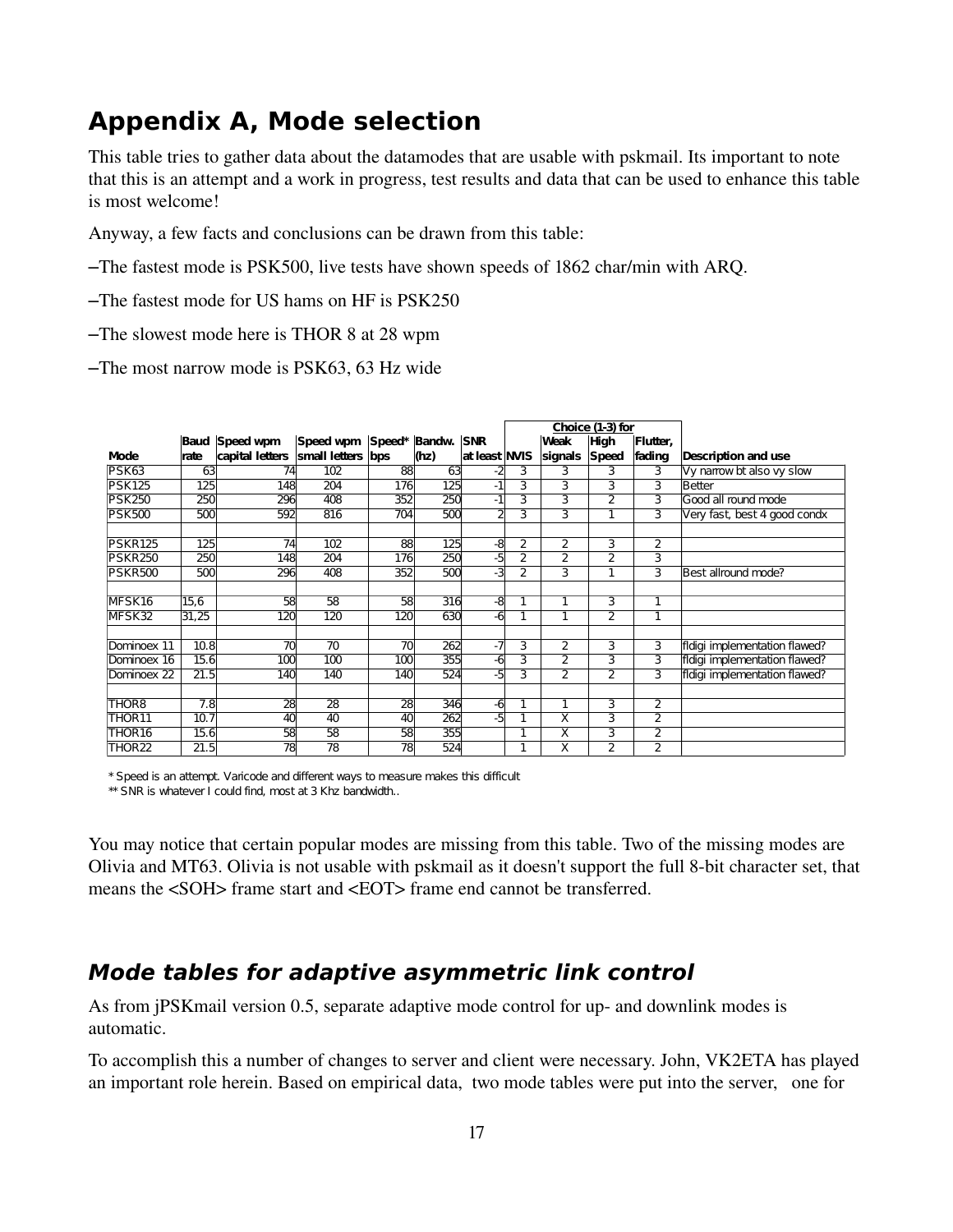use by US hams and one for the rest of the world. This was necessary because the FCC will not allow symbol rates > 300 Bd. And PSK500 and PSK500R use 500 Bd.

Both tables incorporate the most popular modes, covering a large range of speeds, sensitivities and robustness (qrm, doppler, multipath).

Table A:

#### PSK500 – PSK500R – PSK250R – MFSK32 – THOR22 – MFSK16 – THOR8

Table B (US and Intermar):

#### PSK250 – PSK250R – PSK125R – MFSK32 – THOR22 – MFSK16 – THOR8

The modes in these tables run from fast to slow, and become more robust and sensitive from right to left. The server knows the S/N ratio and the download success rate in the client, and chooses the modes which allow the best throughput for the present channel conditions. Initial tx and rx modes are set on the client prior to issuing a connect frame. This is (still) under operator control.

Before sending a frame the server decides if a mode change is possible (up) or necessary (down) based on the S/N ratios of both links and arq success history. In that case the server switches one position up or down in the table.

#### **APRS Mode choice**

For the APRS functions the best mode is normally the default channel mode. In Europe there are two nets. One on 10147 kHz listening in PSK500R mode, and one on 10148 kHz listening in PSK250 mode. US servers will also use PSK250, unless they operate on MARS frequencies.

In case a station does not come through in the default mode it is possible to use a lower speed mode with RSID on. TX RSID can be switched on manually in fldigi. On receipt of a QSL from a server the client's TXID will automatically be switched off again. This to prevent mode chaos on the frequency...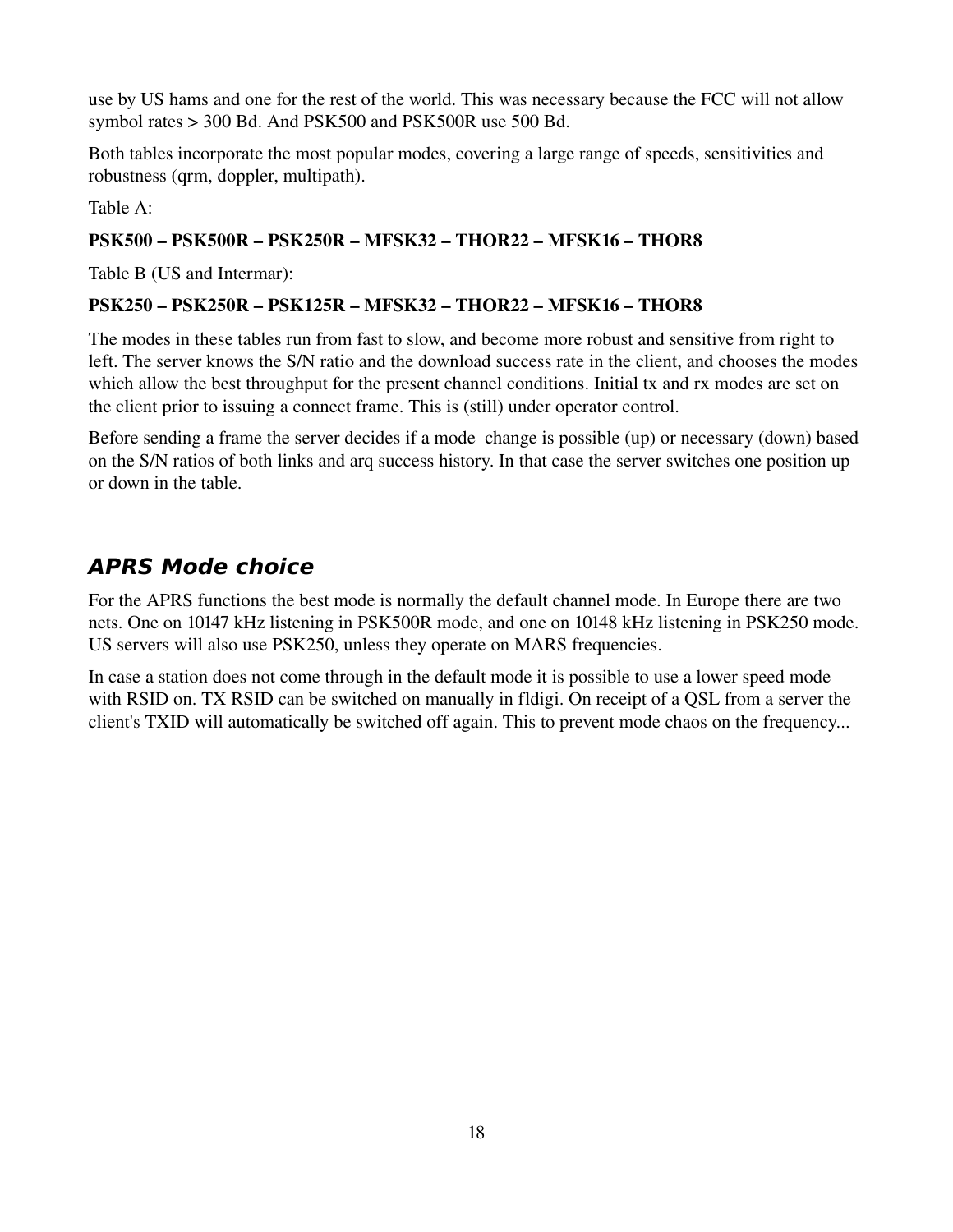# **Appendix B:**

### **PSKmail ARQ protocol specification (2nd draft)**

#### **Introduction**

PSKmail is an ARQ data transmission system. It has been optimized for use on short wave (HF) radio frequencies. PSKmail has both a client/server architecture and a client/client architecture. The servers are gateways to diverse services on the internet. The clients enable mobile or portable radio stations to access the internet where there is no other coverage, or send messages and files to each other.

To use PSKmail, one uses a short wave radio and a PC with a sound card, and often a hardware interface between the radio and the PC. The communications protocol has been optimized for the specific conditions on short wave:

- Varying propagation conditions on short wave, with multi-path, doppler effects, and often weak signals near the noise floor.
- Often the mobile stations run low power and compromise antennas.
- As ham radio uses shared frequencies, interference levels are high.

To cater for this wide range of conditions, PSKmail does not use a single digital radio mode. Instead it uses a range of modes with **separate adaptive control on up- and download channels**. The maximum bandwidth of the HF system is 500 Hz, and speeds range from 44 CPS for ideal channels down to 2 CPS for the most problematic ones. For clean (single hop) channels PSK modes are used, for fuzzy channels MFSK and THOR modes are employed, including convolutional coding, Viterbi decoders, and interleavers to counteract static noise...

#### **Radio interface**

The radio is always used in USB mode, as several of the modes used are polarized. THOR modes, e.g., are derived from DominoEx. Often a hardware interface is needed between modem and radio, to provide galvanic isolation for audio signals and PTT signal. The protocol timing also allows the use of VOX.

### **Modem interface**

PSKmail uses Fldigi (>= 3.20) as a modem, which is a multi-mode digital modem program using the computer sound card. PSKmail uses ASCII characters 0x01 (<SOH>, 0x04 <EOT>, 0x06 <ACK>, 0x12 <DC2> and printable ASCII characters 32 ... 127 to talk to the modem.

The system uses **RSID signaling** to notify the link layer protocol engine of mode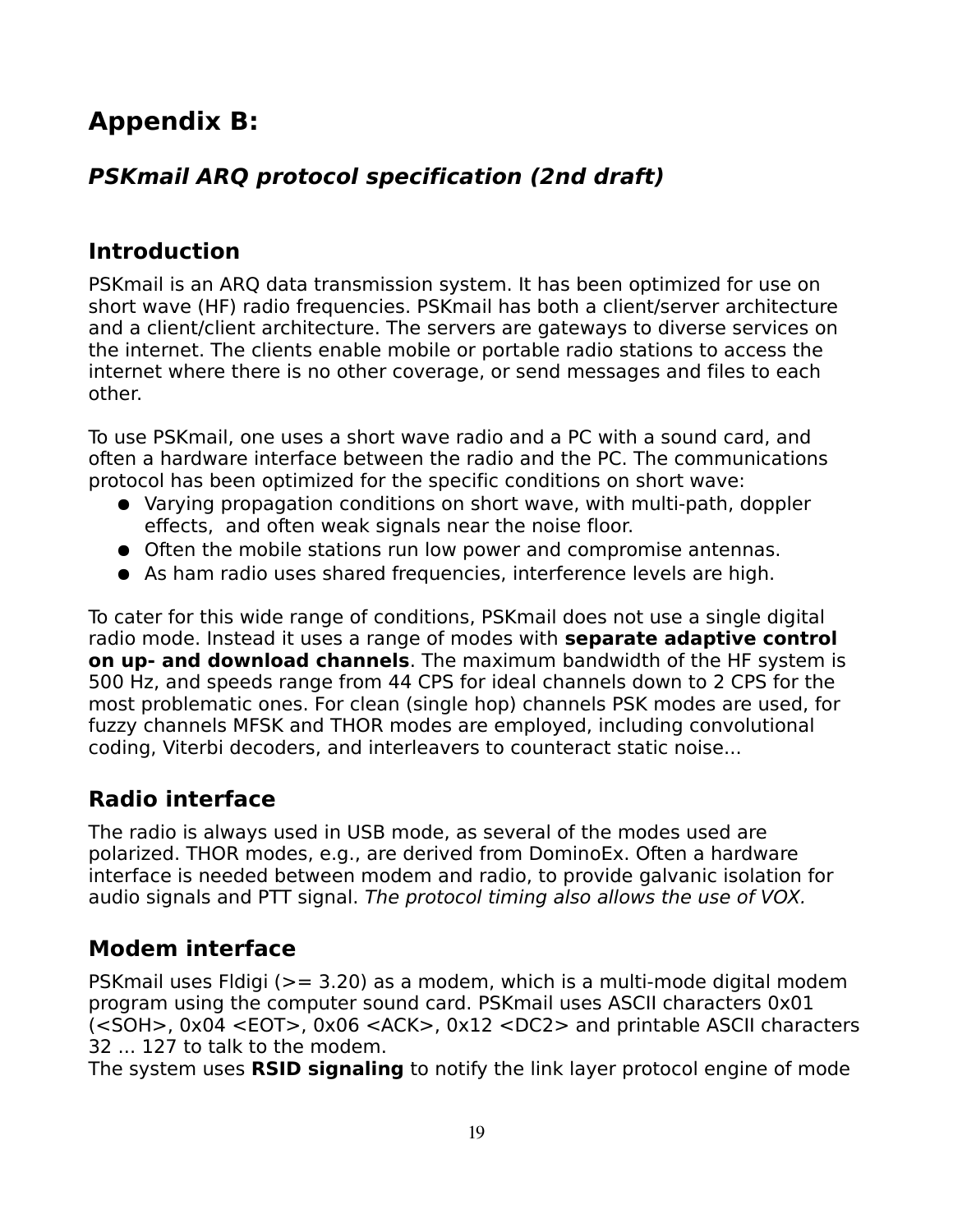changes, and also makes signal/noise ratio data available to the application. PTT signaling is generated by Fldigi.

The modem program is available for all operating systems.

#### **Link layer protocol**

The PSKmail system uses a master/slave protocol. The server is the master, the client is the slave. In case two clients connect each other for a TTY (chat) session, the caller is the slave.

All control functions are in the master, which makes timing a lot easier than in the first PSKmail implementations, where client and server would compete until they were transmitting synchronously on top of each other.

#### **Status diagram**

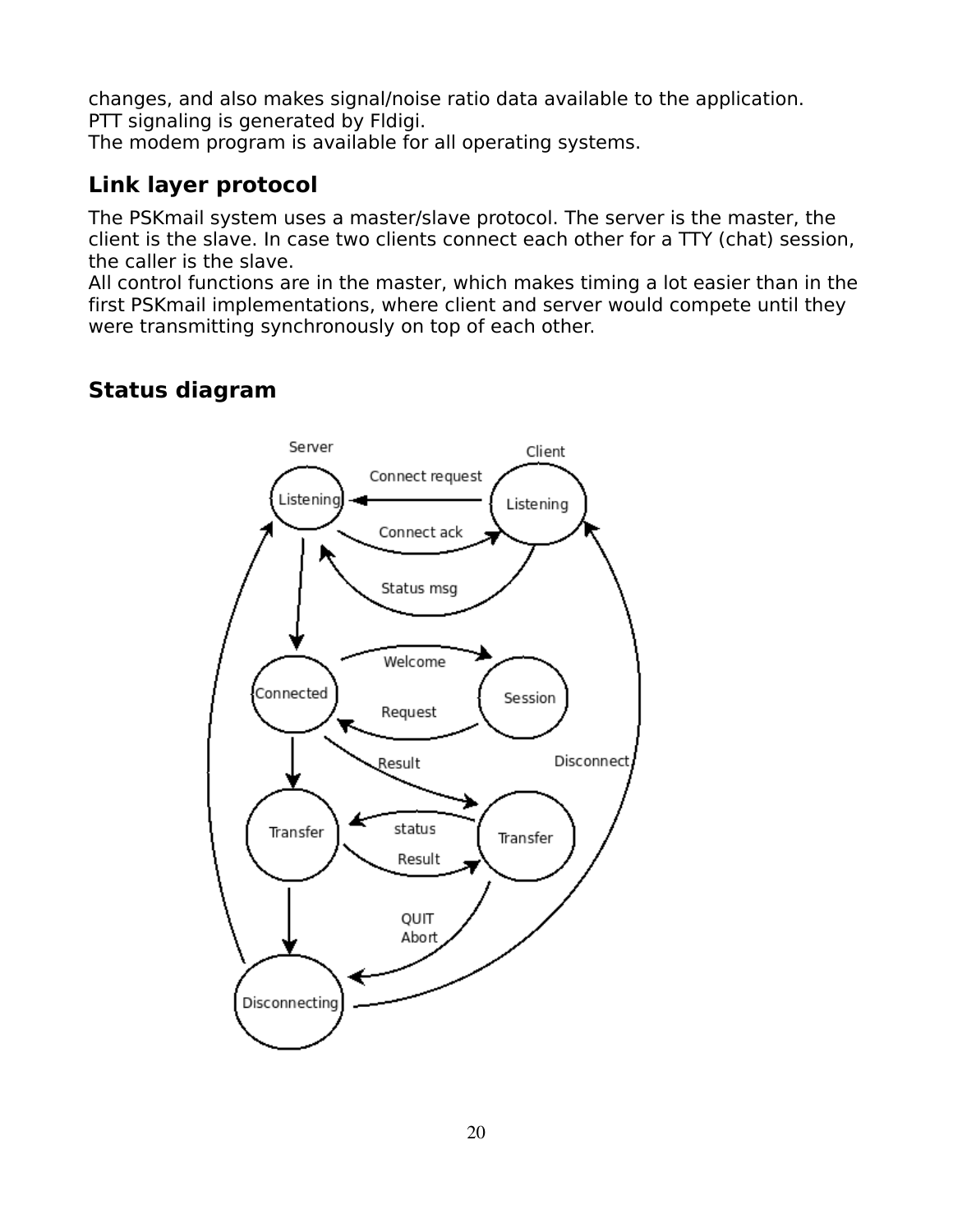#### **Protocol details**

All transactions between server and client are packed in **frames**. Every frame consists of maximum 10 **blocks**, viz. 0 ... 8 data blocks, 1 status block, and 1 optional identification block (at start of session and every 10 minutes thereafter).

#### **Frame structure:**

#### **<SOH>[<ident block>]<data block>... <data block><status block><EOT>**

All blocks have the same structure. They contain a header, a data partition, and a CRC16 number. The start of a block is marked with a <SOH> (ASCII 0x01) character. A status block ends with a <EOT> (ASCII 0x04) character. The data partition can be **0 ... 64 characters** long.

| Block structure:                                                               |  |
|--------------------------------------------------------------------------------|--|
| <soh><header><data><crc></crc></data></header></soh>                           |  |
| ∣ or                                                                           |  |
| <soh><header><data><crc><eot> (status block)</eot></crc></data></header></soh> |  |

The **header** consists of 3 characters. The meaning of these characters is different for master (server) and slave (client), and also depending on block type. For the **client header:** 

| <b>Block type</b> | <b>Character 1</b>     | <b>Character 2</b>    | <b>Character 3</b>     |
|-------------------|------------------------|-----------------------|------------------------|
| Status            | Rx s/n [0x20 - 0x7A]   | Session [0x20 - 0x5F] | S                      |
| Data              | 0                      | Session [0x20 - 0x5F] | Blocknr. [0x20 - 0x5F] |
| Connect           | Protocol version [0,1] | $\Omega$              |                        |
| Summon            | Protocol version [0,1] | 0                     | n                      |
| Abort             | 0                      | Session [0x20 - 0x5F] | a                      |
| Ident             | 0                      | Session [0x20 - 0x5F] |                        |

For the **server header:**

| <b>Block type</b> | <b>Character 1</b>     | <b>Character 2</b>      | <b>Character 3</b>     |
|-------------------|------------------------|-------------------------|------------------------|
| <b>Status</b>     | Next Txmode [0 -8]     | Session $[0x20 - 0x5F]$ | S                      |
| Data              | 0                      | Session [0x20 - 0x5F]   | Blocknr. [0x20 - 0x5F] |
| Connect ack       | Protocol version [0,1] | Session [0x20 - 0x5F]   | $\mathsf k$            |
| <b>Disconnect</b> | 0                      | Session [0x20 - 0x5F]   | d                      |
| Ident             | U                      | Session $[0x20 - 0x5F]$ |                        |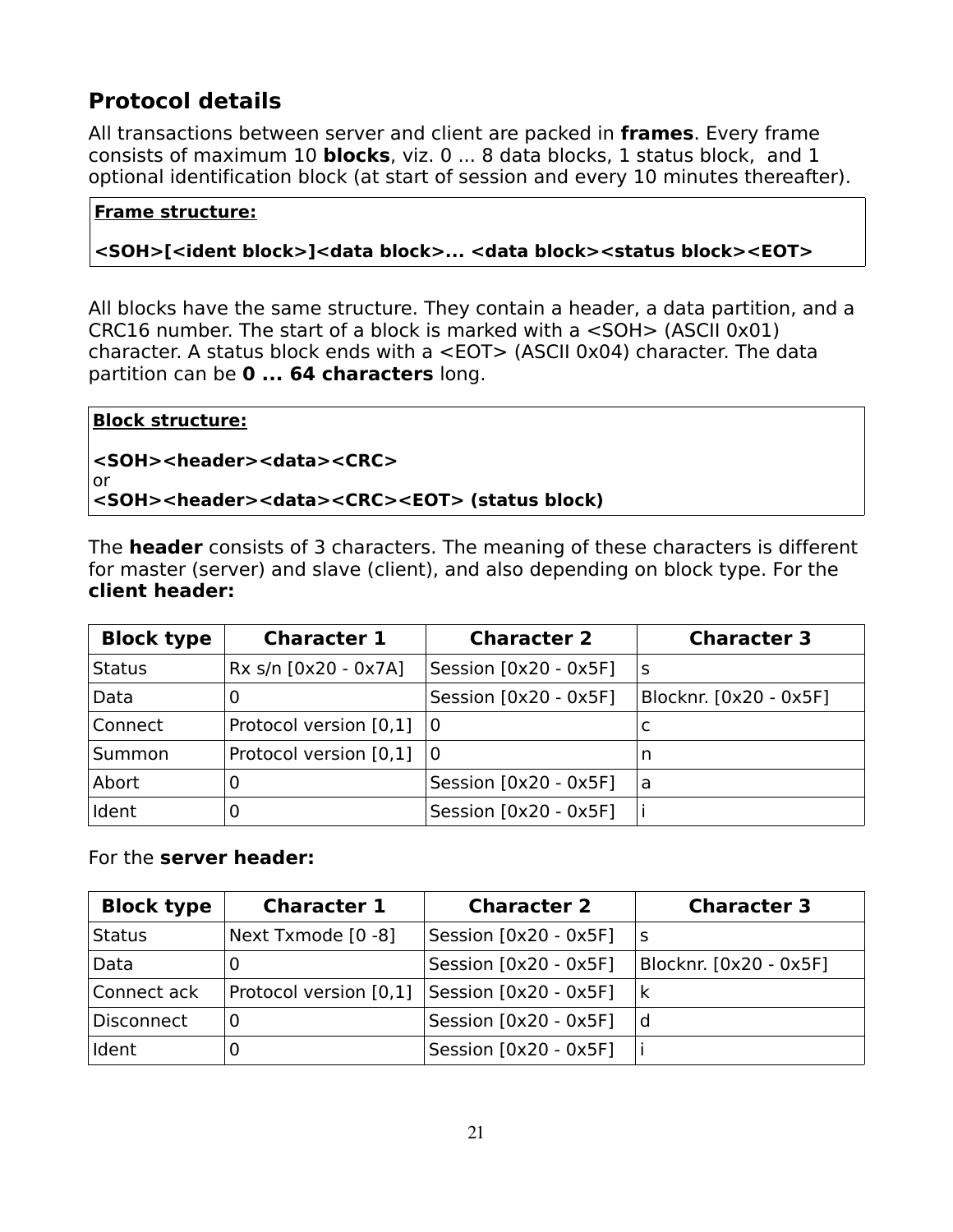Some blocks have a **fixed data field**:

|             | <b>Block type Data partition</b>                                  |
|-------------|-------------------------------------------------------------------|
| Connect     | PI4TUE:24 PA0R:1024 x $(x = 0 - 8$ , initial server TX mode)      |
| Connect ack | $PAOR:1024$ PI4TUE:24 x (x = block data length)                   |
| Summon      | PI4TUE:24 PA0R:1024 10146000 x (x= 0 - 8, initial server TX mode) |
| Ident       | PAOR de PI4TUE                                                    |

#### **ARQ control and repeats**

The receive buffer is a circular buffer with room for 64 blocks. The **status block data field** carries the **status of the receive buffer**:

| Char 1<br><b>Char 2</b>       |                                    | <b>Char 3</b>               | Chars 4-12                                   |
|-------------------------------|------------------------------------|-----------------------------|----------------------------------------------|
| Last block sent<br>this frame | Buffer o.k.<br>until/incl. block x | Last good block<br>received | Missing blocks                               |
| $[0x20 - 0x5F]$               | $[0x20 - 0x5F]$                    | $[0x20 - 0x5F]$             | $ 0 - 8 \times [0 \times 20 - 0 \times 5F] $ |

Missing blocks are repeated by adding them to the next frame.

#### **Adaptive mode control**

The server controls both its own digital mode and that of the client.

The mode table covers a broad range of speeds and modes:

|--|--|--|--|--|--|

For use in USA , where Baud rates over 300 Baud are not allowed on ham radio frequencies below 30 MHz, an alternative mode table is available:

|--|--|--|--|--|--|--|

Both client and server measure S/N ratio of the frame received, and the client sends its SNR data to the server in every status block. The server signals mode changes to the client via RSID and through a flag in its status block header.

If a status block is not received, a poll frame is sent, which is just an empty frame without data blocks.

TX and RX modes are controlled in such a way that the number of ARQ repeats are limited, providing optimum throughput for the relative channel.

The server uses RSID on receive, so the client can connect in any of the available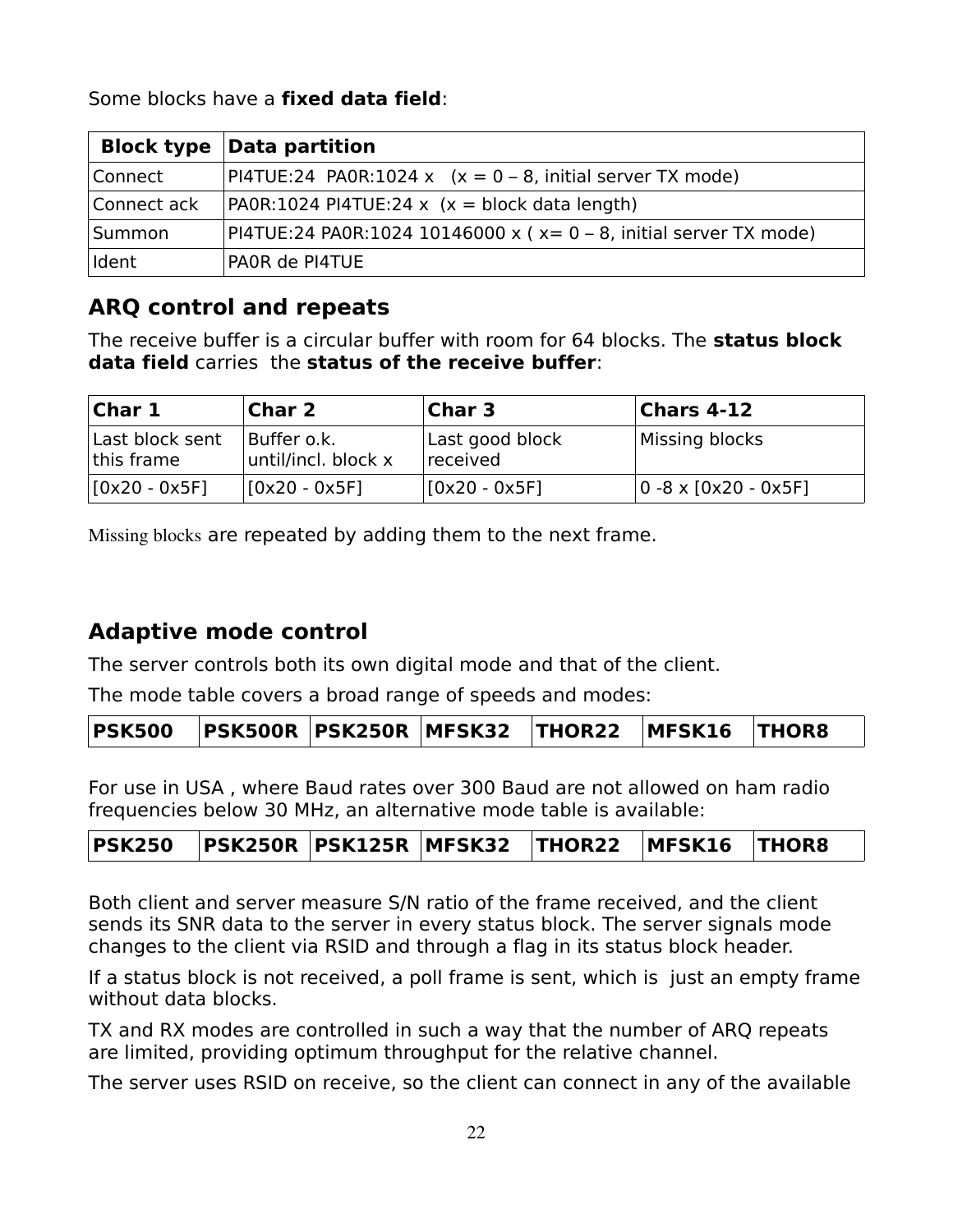modes. Default listening mode is PSK500R, but the server can scan more sensitive modes for DX if necessary.

#### **Compression techniques**

The PSKmail server uses **gzip** to compress web pages, emails and binary files. This zipped image is then **Base64** coded for transmission with the ASCII127 character set. Coding and decoding are automatic.

#### **Unproto (non-ARQ) operation**

There are 3 PSKmail functions which use unproto frames. These functions are:

- Ping
- Link to server
- APRS Beaconing and Messaging

Like ARQ frames, unproto frames consist of a header,a data field and a CRC. When the client sends a **ping frame**, all servers answer with a **ping reply frame**.

| Ping frame       | <soh>00uPA0R:7 ABCD<eot></eot></soh> |
|------------------|--------------------------------------|
| Ping reply frame | <soh>PI4TUE:71 BCDA<eot></eot></soh> |

Every PSKmail server has a **link table** containing client calls. A client can only be in the link table of 1 server. This function is used when the server sends an APRS message to a specific client. This way, the message is only sent by one server. The client sends a link request to a specific server, and on receipt of the request the server acknowledges the request:

| Link request     | <soh>00uPA0R&gt;<pi4tue abcd<eot=""></pi4tue></soh> |
|------------------|-----------------------------------------------------|
| Link acknowledge | <soh>00uPA0R&lt;&gt;PI4TUE ABCD<eot></eot></soh>    |

The server and the client can send a **beacon on HF**, containing its APRS position and a status message:

| Client beacon | <soh>00uIK2YXT:26 !4507.95N/01044.65E-I1B80<eot></eot></soh> |
|---------------|--------------------------------------------------------------|

When the server hears a client beacon or an APRS message, it confirms reception with a short **QSL message**: